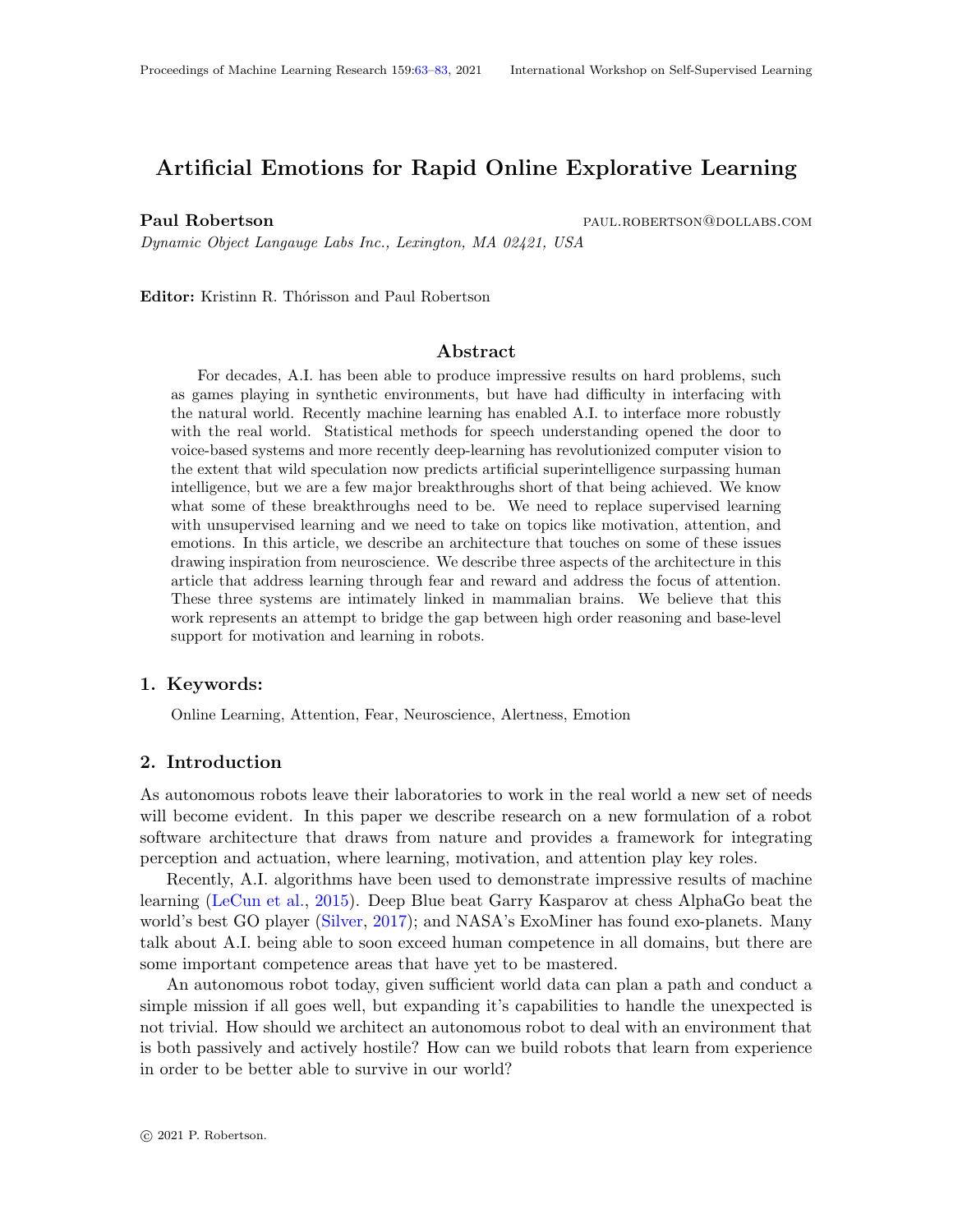Robots have made significant progress over the last decade especially when working within a tightly scripted scenario. Robots are not, however, generally aware of what is happening around them outside of their narrowly focused task.

Certain problems have already become recognized as limiting the advance of A.I. and robotics in their course towards superintelligence. **Unsupervised learning** has already been identified as a major missing capability. A related issue is memory. Robots do not build a memory of what they have done outside of their task needs.

Ask your robot what it did yesterday or what it did well and what it did badly. Ask it what it is going to do to improve its performance. The robot is not likely to give good answers to those questions.

The point here, of course, is not that we have not programmed our robots to respond to such questions, it is that we have not seen fit to endow robots with a memory of what they have done, nor to evaluate their accomplishments, even though learning to improve by trial and error. Doing so would lead to more robust robots.

A Boston Dynamics robot can avoid a fall after being kicked by a person, but it doesn't remember being kicked one minute later, nor does it learn to avoid the kick, and certainly not kick back! The kicker, on the other hand, will learn that their attempts to down the robot failed and will learn to kick differently in order to succeed. The kicker and the kickee ought to learn together to ever improve the effectiveness of their kick and their avoidance of the kick much as a GAN does.

A rat will learn to be afraid of situations that cause pain and will attempt to avoid such dangerous situations and will become angry and fight back if cornered. Today's robots do none of those things and will eventually attract abusive humans when humans learn that they do nothing to protect themselves. A robot charged with delivering mail will soon encounter an aggressive dog or school children that would be afraid of the dog and will enjoy harassing a friendly delivery robot.

Even if we decide that robots should not be aggressive, they should surely use their intelligence to avoid situations of danger. They should certainly remember what they have done recently and learned from the experience. If we really want robots to help the elderly and children, they need to understand their world, make sense of what they see and be proactive in helping. Reinforcement learning will eventually learn to not let grandma fall down the stairs, but how many grandmas need to die before that is learned? The fear circuit learns to identify precursors to a potentially catastrophic event and learn to reach to it. Episodic memory is essential for this kind of learning, and can dramatically improve learning for catastrophic cases.

The push to advance the truly hard problems has left a vacuum at the bottom. To achieve superintelligence, we need to fill the holes that we have left along the way. Here are a few more examples: Generalized Intelligence that can apply what has been learned in one domain to a new one. Social Intelligence that should be able to socialize with other robots and humans in order to work together as teams. **Imitation Intelligence** that can watch someone sliding on a frozen pond, wish to try it itself, imagine doing it itself, try it and fall, want to practice until it can do what the others did, or decide that it is too dangerous and not try again.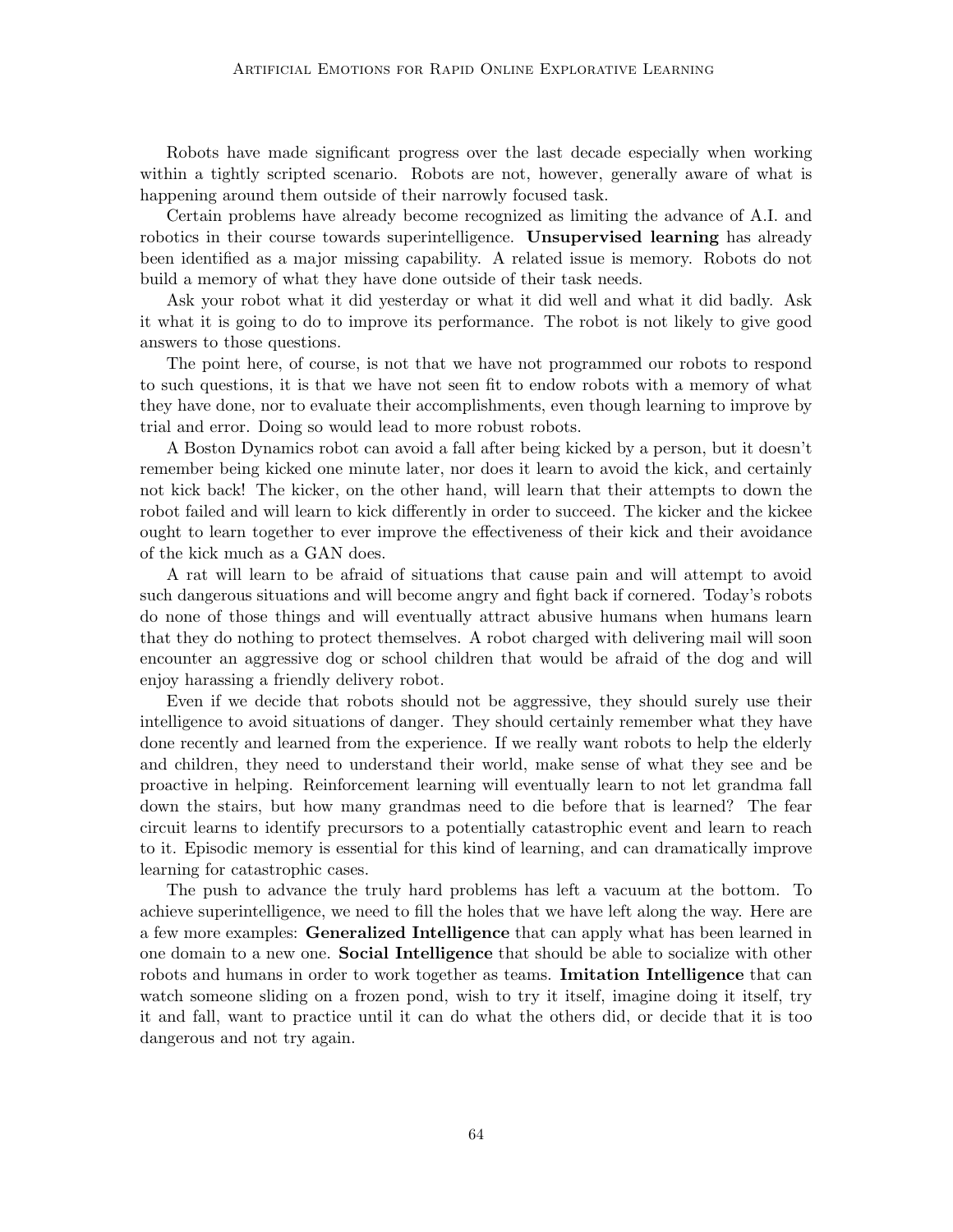#### 2.1. What's Missing?

In summary, here is a shortlist of competencies that a super intelligent robot might have: Memory of what has been done and an ability to describe it; a desire to learn and improve itself, in general; the ability to generalize from one domain to another; the ability to work well in teams; the ability to recognize danger and avoid it, and the ability to learn from the world in a totally unsupervised way.

As humans, we value people who work well in teams - baseball intelligence. We value people who invent new solutions to old problems - creative intelligence, and people who demonstrate **common sense**. Robots who exhibit these kinds of intelligence will be valued.

The previous two paragraphs enumerate some challenges that are only lacking in our motivation to solve them.

Almost everything mentioned above has been demonstrated in some limited sense, and perhaps any of these skills could be learned in specific circumstances and some would argue that if we just enumerated all of the cases and trained up those competencies, we would have succeeded.

The position taken in this article is that to achieve the goals of superintelligence we need generalized and generalizable capabilities that involve comprehension and learning.

Luckily, we have examples of these capabilities in humans and animals. Biology provides solutions that enable animals to survive in a hostile world and while that system is poorly understood today, it provides enough clues to guide an architecture for robotic software that enables better separation of concerns than current architectures and which would ease the problem of scaling up robot performance to handle our complex world.

The approach, described in this article, is biologically inspired and attempts to fill some of the holes while retaining what we have thus far achieved, which is to say, frame an architecture that is inclusive of planners and existing robotic algorithms like SLAM [\(Thrun](#page-20-1) [and Leonard,](#page-20-1) [2008\)](#page-20-1) while filling holes that prevent today's robots from being successful as fully autonomous agents that share our world. However hard we try to foresee dangers in our training of robots in laboratory situations, the world has so much complexity that it is hopeless to try to limit learning to the lab. Learning has to continue after the robot is released into the world. We need to architect robots and their learning systems to be continuous, in the real world and exposed to novelty, as part of what it does, every day while performing useful activities.

# 3. Overview of the article

To address some of the gaps alluded to above, we have developed an architecture for Continuous Affective Robot Learning (CARL) and have used it in an initial project where a robot assists a human operator in a repair operation. The robot must understand the video stream as it observed the repair operation. This involves separating the important objects in the scene from the distracters (attention) and to make sense of the sequence of operations performed by the human (sense-making). The robot can describe what is happening and why, using natural language. It can explain what the human should do next, or lead the human back to the correct path if he makes a mistake. The robot can also change its position in order to get a better view of the repair operation, such as when the human occludes the scene. While the robot application had a very limited and practical purpose, it served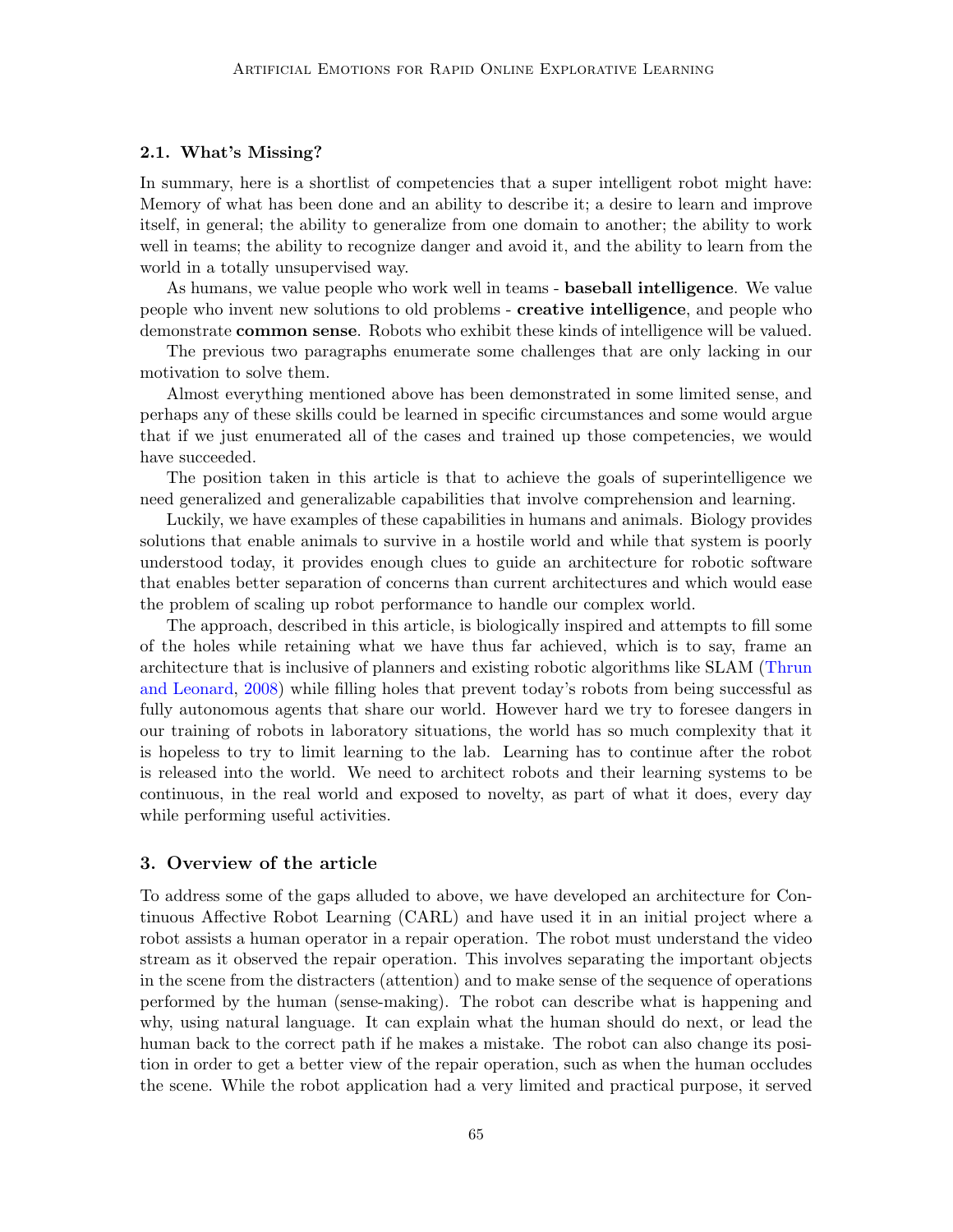as the first use case of the CARL architecture. A video of an early demonstration of the system can be found at [\(Robertson,](#page-19-2) [2018\)](#page-19-2).

In section [4](#page-3-0) we give a sketch of the neuroscience that underlies the CARL architecture. We have taken some liberties in detail in order to provide a clear vision of the inspiration that we have taken in developing the architecture. In section [5](#page-9-0) we give an overview of the architecture touching on the key aspects that bridge the gap between biology and robotic architecture. Finally, in section [6](#page-16-0) we give an overview of key aspects of the architecture and future directions.

Rather than try to enumerate all the details of the architecture in this article, we limit ourselves, here, to the biological inspiration for the part of the problem that concerns robot safety, learning, and the model for attention.

We use the term "emotion" and "sentiment" in the sense used by (Damásio, [1994\)](#page-17-0). An emotion is a physical response to a situation that is measurable externally, such as by observing muscle contractions involved in facial expressions, or by chemicals released into the bloodstream. A sentiment is a mental state that results from observing that the body is executing an emotional reaction. The sentiments form the basis for higher-level reasoning based on a perception of self. This higher-level reasoning will be discussed in a separate article.

### <span id="page-3-0"></span>4. Neuroscience Overview

For an animal, including a human, and we argue also for robots, when danger presents itself, reacting quickly is essential. Such a situation calls for immediate action, it calls for perception capabilities to be directed at understanding the apparent danger, it may call for problem-solving capabilities, or planning, to be directed as dealing with the emergency, and it represents learning opportunities.

A great deal of what we do as animals and humans that passes as intelligent, can be characterized as learning automatic responses and playing them back when they are appropriate. Reasoning about an intelligent response is necessary too, but we argue that such reasoning should be integrated within a system that is at its core primarily automatic, and learned.

This neuroscience overview follows the basic structure of the CARL architecture. It is not intended to be exhaustive, but rather to motivate the architectural design. We are primarily interested in providing base support for non-supervised learning for which we begin with fear-driven learning in subsection [4.1](#page-4-0) followed by reward-driven learning in subsection [4.2.](#page-5-0) The architecture operates in a perceive-act cycle which mirrors, in essence, the biological cycle which is described in subsection [4.3.](#page-6-0) The world is cluttered with distractions but to successfully execute useful tasks, a robot must pay attention to what is important while ignoring distracters. Typically today, any notion of attention is hardwired in ad-hoc mechanisms. In our architecture, we wished to expose attention as an architectural feature. The biological inspirations for this are described in subsection [4.4.](#page-7-0) The last subsection [4.5](#page-8-0) describes emotions, which are key to non-supervised learning.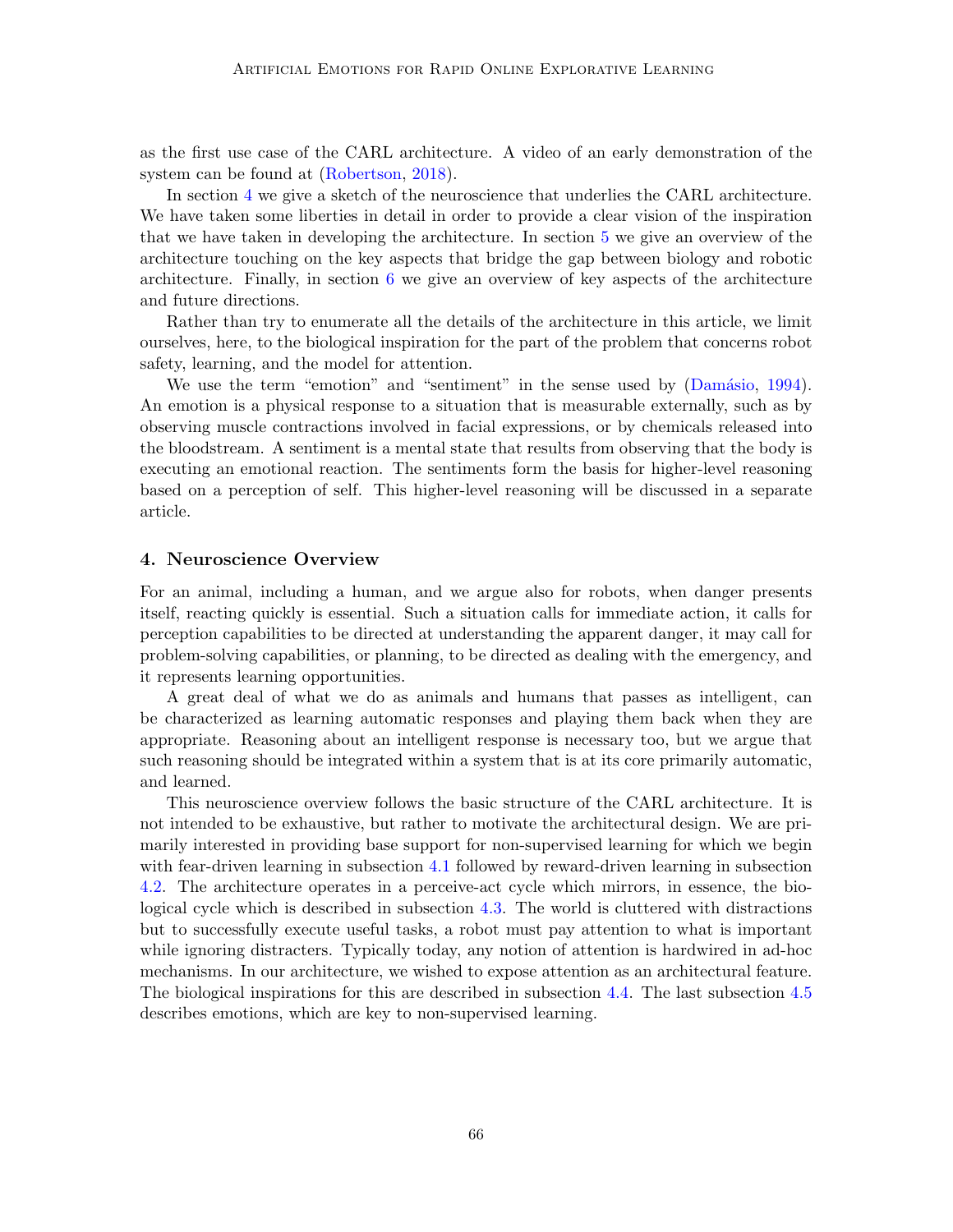### <span id="page-4-0"></span>4.1. The Fear Circuit

Fear is a great motivator, that is essential in animals for survival and which is implicated in learning and attention. The "fear" circuit, principally centered around the amygdala, provides specialized learning for threat recognition and automated "emotional" responses to the threat. The emotional responses take the form of muscle sequences that may, for example, show fear on the face, the release of hormones to prepare for the danger, a focus of attention on the threat, and a preliminary response to the threat until higher-level reasoning can provide additional guidance. Figure [1](#page-4-1) (left) shows a simplified sketch of the fear circuit [\(Faucher and Tappolet,](#page-18-0) [2002\)](#page-18-0).



<span id="page-4-1"></span>Figure 1: Fear Circuit (left) Reward Circuit (right)

This circuit also guides the learning of new fears in response to exposure to threats and indeed by watching others being exposed to threats. Since exposure to threats can be fatal, it is important to be able to learn about threats by watching others as well as from first hand experience.

When a previously learned threat is detected, such as a spider, a pre-learned fear response causes attention to be given to the threat. This can involve (1) a facial expression of fear, (2) a freeze response to the potential threat, (3) a saccade to the threat in order to gather more information, and the release of hormones, such as adrenalin into the bloodstream to prepare to respond to the threat. The freeze response is part of the freeze/flight/fight mechanism. The initial freeze allows for an assessment of the level of danger to be made while preparing to deal with the threat; perhaps the spider is not dangerous. Higher-level reasoning, in the pre-frontal cortex, allows us to better respond to the situation including overriding the fear response in the case that the response is not called for. The released hormones control heart rate, blood pressure, respiration, and digestion and generally prepare the body to react with a huge expenditure of energy, either for flight or for fight. The sensation of the bodily changes in turn is recognized as the sentiment of fear by the cortex which in turn focuses attention away from other mental activities.

While certain fears may be innate, such as the fear of spiders and snakes, other fears are learned by the experience of traumatic events. A dog that approaches, growling, showing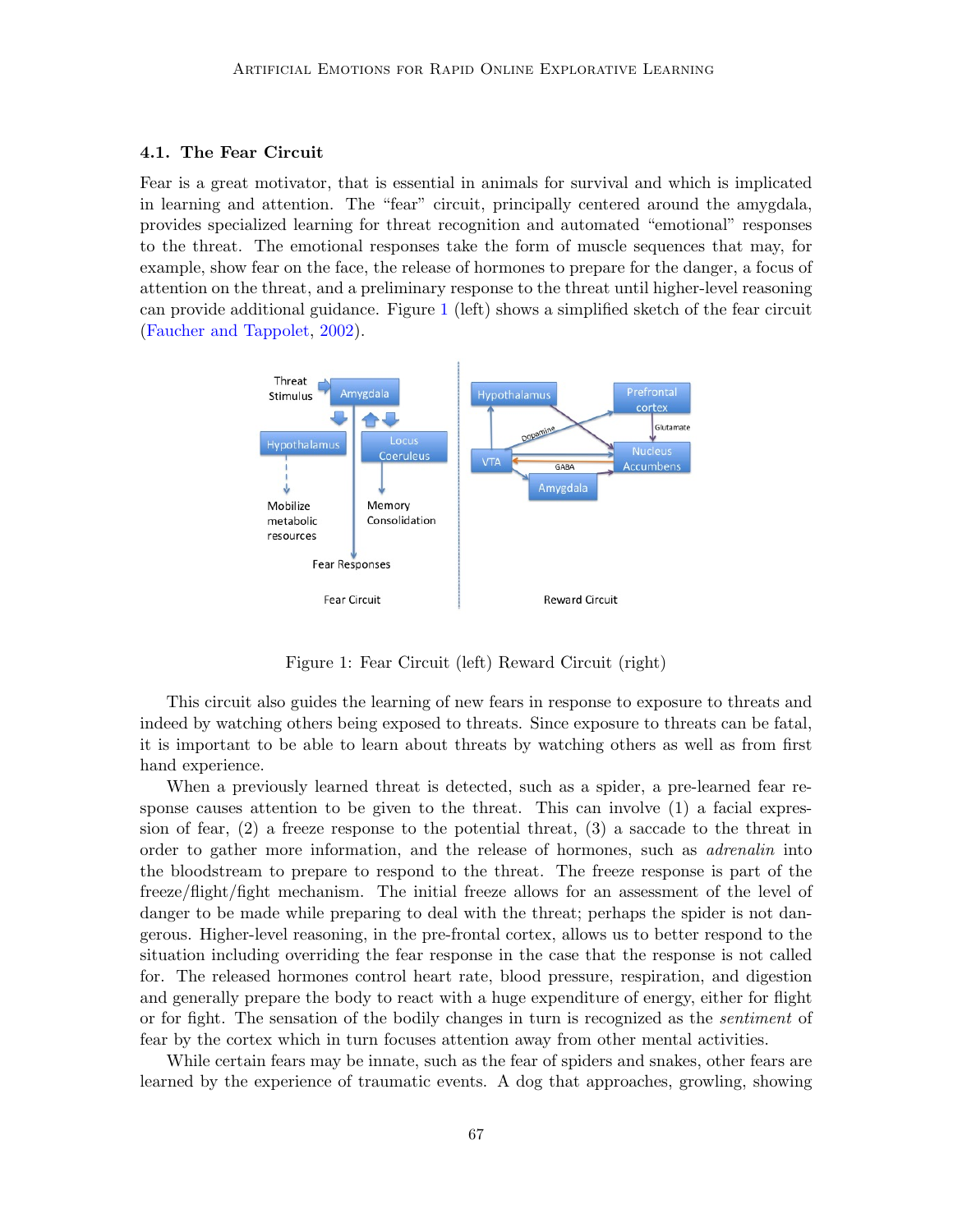its teeth, and proceeds to bite is an example of such a traumatic event. The pain of the bite, in addition to triggering the fear response, triggers a learning event. The short period of time preceding the bite can be examined to extract the salient observations leading up to the pain: the approaching animal, the signs of aggression - the visible teeth and the growling sound. These details along with the *context* are learned and will serve as a trigger for the automatic fear response in the future.

Learning to respond to danger is important in order to survive in a hostile world. The fear circuit is thus old in evolutionary terms, but it represents an important form of learning of automated responses and of focusing attention. Dealing with a threat is a high-priority activity that may demand full attention.

### <span id="page-5-0"></span>4.2. The Reward Circuit

Other learned automated responses dealing with survival when not in imminent danger are dealt with by the reward circuit which is similarly old in evolutionary terms and like the fear circuit, described above, involves the recognition of situations in which a pre-learned response would likely yield a reward in the current context. Like the fear response, the reward circuit is built around an emotional response. Figure [1](#page-4-1) (right) shows a simplified sketch of the reward circuit [\(Day and Carelli,](#page-18-1) [2007;](#page-18-1) [Holmes and Fam,](#page-18-2) [2013\)](#page-18-2). A key component of the circuit is the neurotransmitter dopamine. Dopamine is a neurotransmitter delivered to neurons involved in taking action. Releasing dopamine increases the likelihood of an action being taken. It can be thought of as an *enthusiasm* to act and the sentiment that results from this is *pleasure*. In the context be being hungry, the availability of food makes various actions candidates for obtaining a reward for satiating the hunger. The act of heading towards the candy machine, or pushing on a lever to release food in a laboratory rat experiment, is a candidate action for obtaining the reward. The release of dopamine increases the likelihood of such an action being taken because the neurons involved in taking the action which are already primed to fire based on their relevance to the context are pushed over the threshold by the presence of dopamine. The sensation of pleasure, therefore, allows the reward to be taken in advance of the successful completion of the reward-yielding activity instead of at the completion of the task. If the task is completed and the reward is not obtained, disappointment ensues. As with the pain response, the key here is that between a need and its satisfaction there are actions taken that were key to the successful result, or ultimate disappointment. Scanning over the memory of the period allows for the key actions to be learned as automated responses. In the future, the context of feeling hungry in the presence of a candy machine will trigger the automated response of using the machine to obtain candy. This phenomenon has been very well explored over the decades [\(Wikipedia,](#page-20-2) [2013\)](#page-20-2) but for our purposes, what is interesting is the way in which this mechanism provides a mechanism for automated learning. Sequences of actions that lead to a reward can learn, over a sequence of trials, to learn to apportion the reward over the steps in the sequence to enable the selection and replay of action sequences [\(Keiflin and Janak,](#page-18-3) [2015\)](#page-18-3). This applies equally well to sequences that were arrived at by trial and error, by accident, or planned. The form of learning about sequences of actions resembles Temporal Difference Learning (TD Learning) [\(Sutton,](#page-19-3) [1988;](#page-19-3) [Schultz et al.,](#page-19-4) [1997\)](#page-19-4).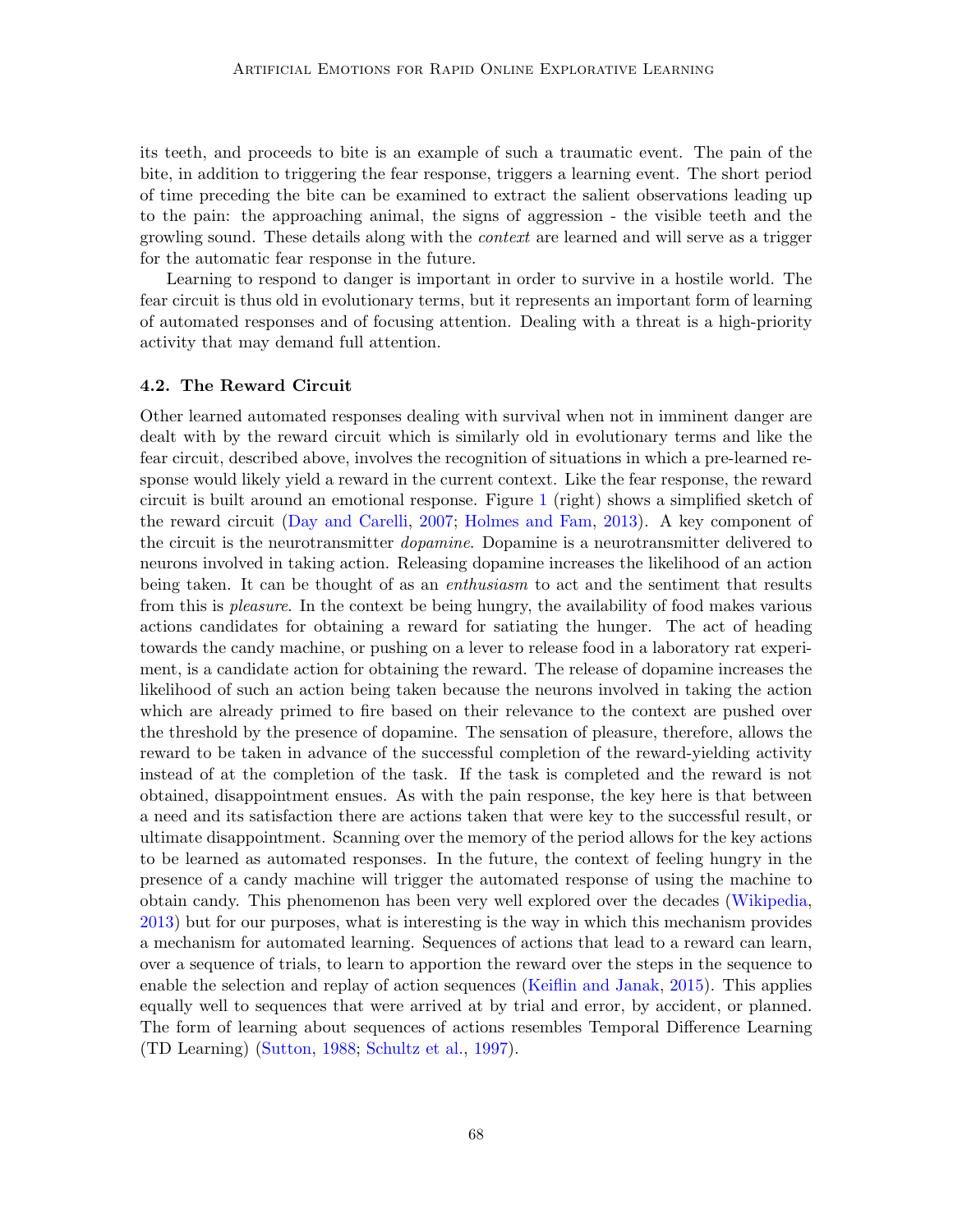Of similar interest are the ways in which the learning mechanism can be short circuited. It is not simply by trial and error that we learn successful responses. We can also learn by watching others. A person who watches a colleague use the candy machine and obtain candy, can imagine the context of being hungry and satiating that desire by using the candy machine. This learning-by-example [\(Galef,](#page-18-4) [1998;](#page-18-4) [Byrne and Russon,](#page-17-1) [1998;](#page-17-1) [Mataric](#page-19-5) [and Pomplun,](#page-19-5) [1998;](#page-19-5) [Weber et al.,](#page-20-3) [2000\)](#page-20-3) seeds a learning strategy that will ultimately be tried firsthand. It should be noted that this imitative learning is not yet implemented in the CARL architecture, nor is story based-learning.

A very human extension of this concept is the use of stories to achieve similar learning, both of dangers and of opportunities. Telling a story establishes a context in the mind that resembles a genuine situation. We are able to put ourselves in the position of a character in the story who finds himself in a situation and acts and achieves a successful conclusion or suffers a disappointment. Since the earliest cave drawings for a hunt [\(Violatti,](#page-20-4) [2015\)](#page-20-4) to football play diagrams [\(Moberg,](#page-19-6) [2004\)](#page-19-6) to fables [\(Schuster,](#page-19-7) [2014\)](#page-19-7) to plays and operas [\(Chong,](#page-17-2) [2006\)](#page-17-2) the use of language and drawings have allowed transfer learning.

The above-described learning approaches driven by fear and reward can account for a lot of learning as we know it. When higher level reasoning about planning solutions is part of the story and reward allows automatization of successful strategies, we can anticipate learning that approaches human competence without supervision. So far only rather simple learning has been demonstrated, and the imitative and story-based learning are yet to be realized, but we believe that this kind of approach will permit robots to learn in a way similar to the way that we do.

It was Turing [\(Turing,](#page-20-5) [1950\)](#page-20-5) who suggested that we should make A.I. learn the way we do:

Instead of trying to produce a program to simulate the adult mind, why not rather try to produce one which simulates the child's? If this were then subject to an appropriate course of education one would obtain the adult brain. Presumably, the child-brain is something like a notebook as one buys from the stationers. Rather little mechanism, and lots of blank sheets. (Turing)

# <span id="page-6-0"></span>4.3. The Perception Action Cycle

The perception-action cycle is a repeating two-stage cycle of sensory input and responses to those inputs. In biological brains the frequency is determined by the time required to process the incoming sensory input and its sampling is mediated and propagated by alpha waves [\(Klimesch et al.,](#page-18-5) [2011;](#page-18-5) [Klimesch,](#page-18-6) [2012\)](#page-18-6). The brain's alpha wave, which is inhibitory, holds off sensory interpretations during the perceived phase cycle and then when the alpha cycle dips, the sensory interpretations are sampled which triggers the act phase which is subsequently propagated across the brain as a traveling wave. This implementation in the brain is fascinating, but of little importance to a robot architecture where the frequency might be driven by the speed of the processing or the speed of the sensors, such as the frame rate of the camera. There is nothing to be gained by mimicking this kind of synchronization in computers – there are easier ways. It does, however show a cycle of perceiving, deciding if to act and if so how, and then act.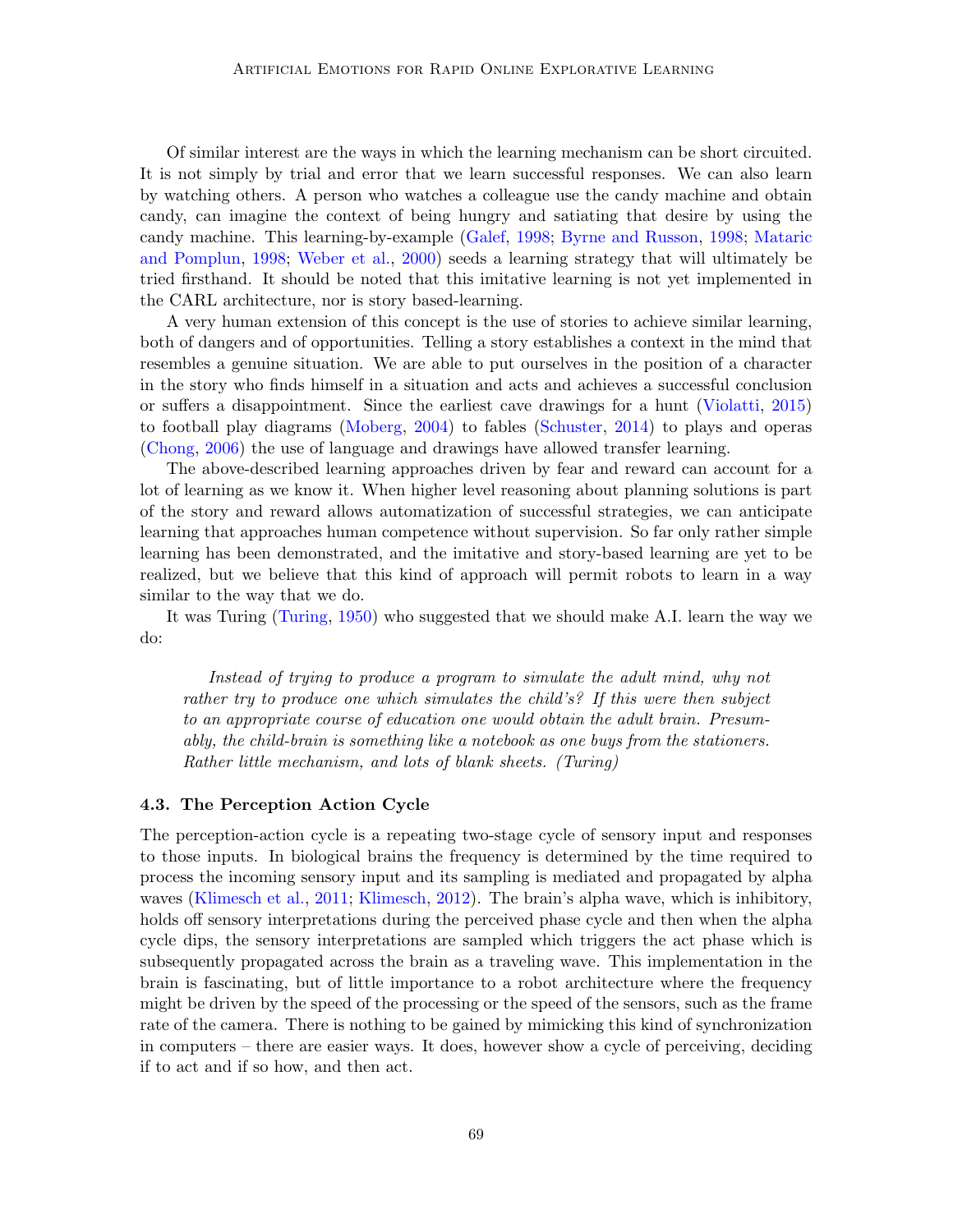The first stage involves the collection and processing of the sensor data. The processing that can be done in one cycle may be limited, requiring multiple cycles for detailed analysis. In addition, in the case of foveated vision, further analysis of a scene may involve eye movements. For the safety of an animal, the speed of certain activities is essential, the recognition of a predator, for example. There is a dual visual pathway that permits fast fear response in humans, but here again, as with many aspects of natural intelligence, it is not clear that such dual pathways offer benefits in a robot architecture.

The second stage may involve performing an automated response, simply updating the current state, nothing at all, or continuing the pre-established goal-directed activity. The cycle also provides for many unsupervised learning activities. Of particular interest are those that relate to the learning of high-speed automated responses that have at their heart, the survival of the organism, in animals, and hopefully in robots too. These systems correspond to "fear" and "reward", described above, is implemented by the fear circuit involving the Amygdala and the reward circuit involving the Accumbens nucleus. Other types of automatic and continuous learning are supported by this cycle which are touched upon below.

#### <span id="page-7-0"></span>4.4. Attention

At each perceive-act cycle, there is sensory information from the body as well as from the outside world. The majority of this information does not require attention unless something has changed and even then, we may be better off ignoring them. The system of attention controls what is acted upon and what is ignored [\(Mangun,](#page-19-8) [2012;](#page-19-8) [Vossel et al.,](#page-20-6) [2014\)](#page-20-6). Or alternatively, how easily the system is distracted.

The OPS5 system [\(Martin,](#page-19-9) [1985\)](#page-19-9) had two modes of conflict resolution [\(Newell,](#page-19-10) [1992\)](#page-19-10), named LEX and MEA for lexicographic and means-end-analysis. These corresponded to "easily distracted" and "undistractable". The programmer could choose between one of another which gave rise to two different styles of programming. In reality, a continuum between *focus of attention* and *easily distracted* is necessary, and the setpoint should change based on circumstances. Different sensory modalities can have different levels of impact on attention, and in natural systems, the emotional state of the animal also has an effect on attention.

Focusing on performing an action to the point of not paying attention to something that may be important, may leave the organism vulnerable. Allowing the focus of attention on some action to be distracted by anything makes it difficult to get anything done. Allowing rapid interruptions enough to rule out the need to interrupt the work being done, allows for a compromise. The level of interruption allowable can be mediated by the urgency of what is being done. Anxiety can allow interruptions to interfere with progress, and if the anxiety is warranted the interruptions will have a positive result. Anxiety can be higher if we are in an unfamiliar context.

The ability to modulate focus of attention according to responses to outside stimuli is a very valuable capability. This helps explain the importance of having an architecture with an explicit attention model, and the need for a mechanism, like emotions, to modulate that capability in order to balance goals-directed behavior with self-protection.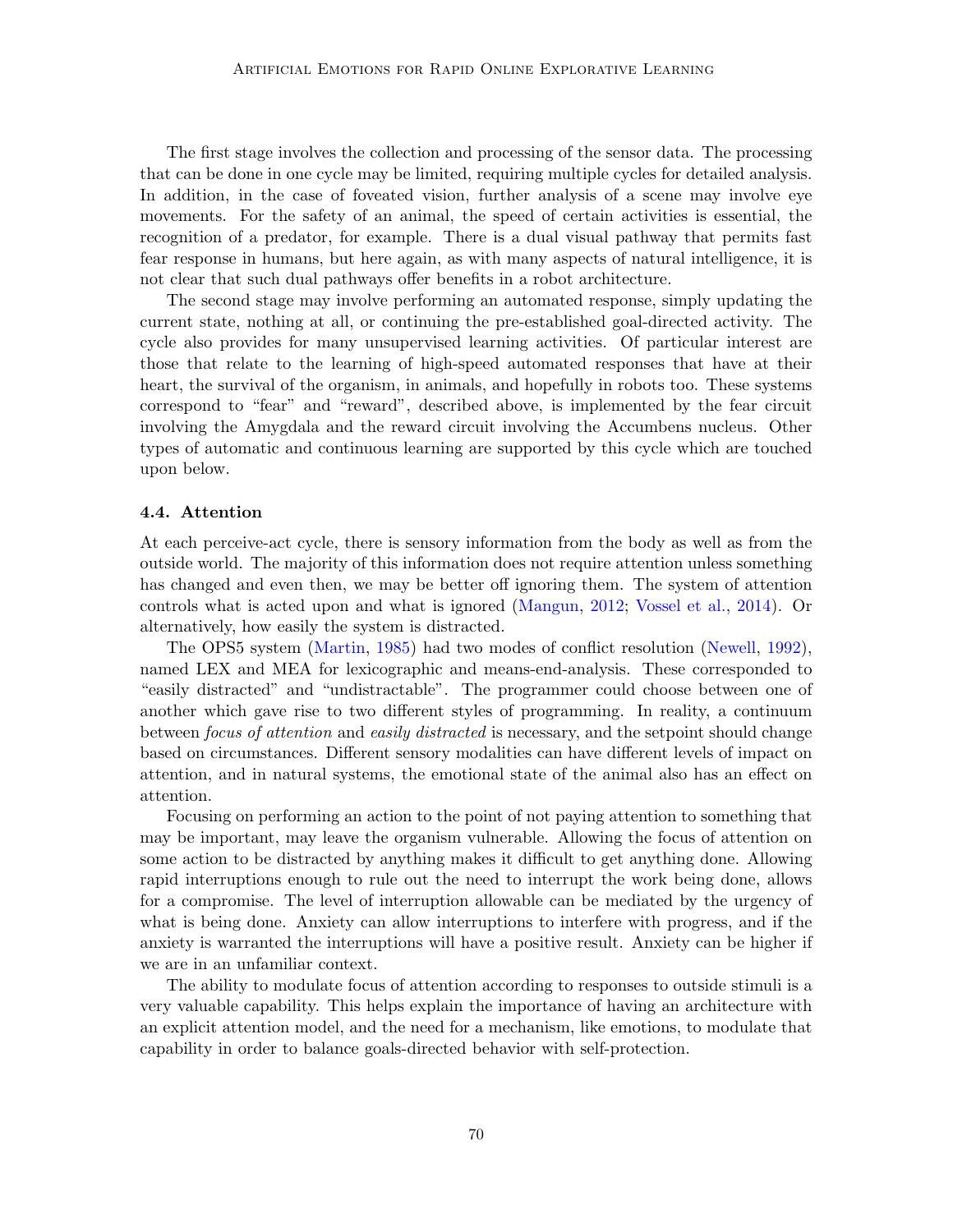# <span id="page-8-0"></span>4.5. Emotions, Sentiments and Learning

Emotions are physical responses to observations that serve to respond to current and future actions that affect the well-being of the organism. Some of these physical manifestations are measurable by visible muscular responses such as facial muscles. Other responses in biological systems include chemical responses that ultimately change mental states, such as the release of adrenaline or dopamine. These in turn affect learning, the focus of attention, and the representations of sentiments that are available as observations that give rise to consciousness of mental state.

An emotion is the embodiment of an automated physical response. The emotion gives rise to an immediate response that may be overridden by higher-level reasoning. The observation of chemical changes in the blood and signature muscular responses, such as facial muscular responses provide supervision for learning, and consciousness of sentiments that can drive reflection on the mental state that can lead to reasoned responses. In this way, learned automatic responses can be triggered rapidly in order to respond to the urgency of the situation, while a slower more reasoned response can follow by using higher-level reasoning to override automatic learned responses. An imminent collision must be responded to quickly, but as soon as the collision urgency has been dealt with, a more reasoned trajectory is required. The observation of a potential predator demands an immediate response, such as freezing, followed by an evaluation of the true danger perhaps by overriding the freeze response or perhaps by adopting a fight or flight response.

If a possible aggressor is observed, it is a good strategy to consider the threat real initially, but then to evaluate the level of threat in order to either ignore it or provide a response proportional to the actual threat. A peripheral movement may indicate a threat, but further analysis of the object in question may suggest that it is benign, allowing us to continue with what we were doing.

Other emotions allow attention to be directed toward relevant concerns. In general, an emotion is directed towards an object or objects of a certain type and actions relevant to those objects and the emotion, for example: **Arousal:** Focus attention on object(s) of desire; Hunger: Focus attention on food; Thirst: Focus attention on drink: Loneliness: Focus attention on companionship; **Disorientation:** Focus on orientation; Some of these examples are not appropriate for robots, but maintaining acceptable power levels for the tasks ahead is important as is spatial awareness.

#### 4.6. Anxiety

In general, a threat results in a representation of the threat: where and what the threat is, its trajectory, the danger that it poses, and so on, but sometimes the threat cannot be immediately resolved. Imagine that an unexpected sound is heard whose origin cannot immediately be localized and whose cause can equally not be identified. We want to increase our sensitivity to the type of sensory observation in question and to all types of potential dangers in general. We refer to this as anxiety. If I am in a context where I am usually safe, such as at home, and I hear some sounds that indicate the presence of a person or animal that I am not expecting, I will become anxious. I will become more sensitive to similar noises, and my attention will be divided between what I was doing and the heightened awareness of strange noises. The level of anxiety may diminish over time if no further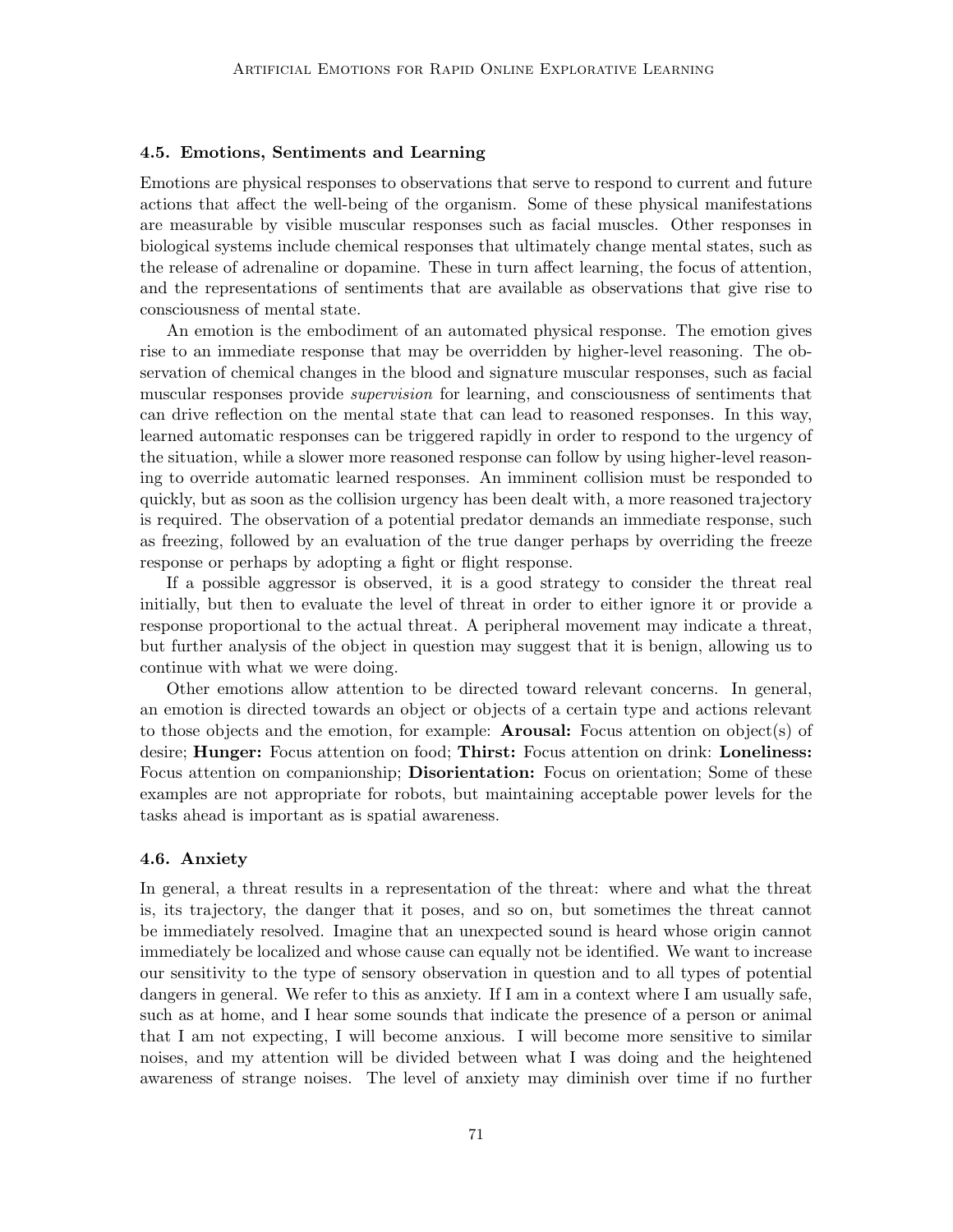sounds are heard, or may grow if, contrariwise, more strange sounds are heard. At some point, the level of anxiety may become sufficient to make me abandon what I was doing in order to go in search of the suspicious sounds. Anxiety then is an increased sensitivity without a specific object of attention. It is a response that permits increased distractibility.

# <span id="page-9-0"></span>5. The CARL Architecture

The CARL architecture began as an experiment in memory-based learning, in which simple robots learned, by experimentation, simple sequences of actuation to maneuver a maze [\(Robertson,](#page-19-11) [2008;](#page-19-11) [Robertson and Laddaga,](#page-19-12) [2009a\)](#page-19-12). The robots would explore in learning mode and the sequences of movements that achieved simple maneuvering goals would be learned for later reuse when asked to navigate the maze to get to a target. By reusing the saved action sequences, the robots could get to the goal without hitting obstacles along the way. The CARL architecture adds in the use of reward and pain as a way of generalizing the means whereby obstacle avoidance and useful action sequences could be learned. CARL also brings the ability to integrate a generalized planner that can plan over the learned action sequences, and a model of attention that supports culprit identification for the learned fear response, and TD learning of action sequences that mimics the ways that these capabilities are implemented in mammalian brains.

The cognitive architectures ACT-R [\(Fu and Anderson,](#page-18-7) [2004\)](#page-18-7) and SOAR [\(Laird et al.,](#page-18-8) [2012\)](#page-18-8), have working memory, episodic memory and long-term memory of action sequences. Both ACT-R and SOAR come from a product system background, where procedural knowledge is represented as symbolic production rules. SOAR and ACT-R both came from the belief that production rules, being fragments of procedural capability, could be learned, eventually, and that in the meantime programs could be written by hand - showing that the production system approach is expressive enough to solve interesting problems.

SOAR and ACT-R while having different characteristics, are both goal-directed and depend upon specific hand-generated goals.

The PolyScheme architecture [\(Kurup et al.,](#page-18-9) [2011\)](#page-18-9) draws inspiration from Minsky's "Society of Mind" [\(Minsky,](#page-19-13) [1988\)](#page-19-13) where the premise is that there are a number of basic mechanisms that form the basis of cognition and that by building support for that small handful of representational underpinnings and providing a mechanism whereby they can interact, we would have an architecture capable of solving a wide range of problems and not just the ones chosen by its designers.

What is lacking in these architectures are the notions of motivation, attention, and selfmotivated learning. Obviously, in ACT-R, for example, is it possible to build in the notion of motivation, it is not a core concept.

In SOAR and ACT-R, for example, if there are some rules that are activated (whose preconditions are met), there is something to do. The only question is which rule to select.

The CARL architecture also has working, episodic and long term memories but differs from SOAR and ACT-R in significant ways.

In CARL we have chosen to not make the learned action sequences explicit in symbolic form so as to discourage the idea that CARL is a programming language. CARL comes from the other direction, that by learning rules from experimentation with only very basic drives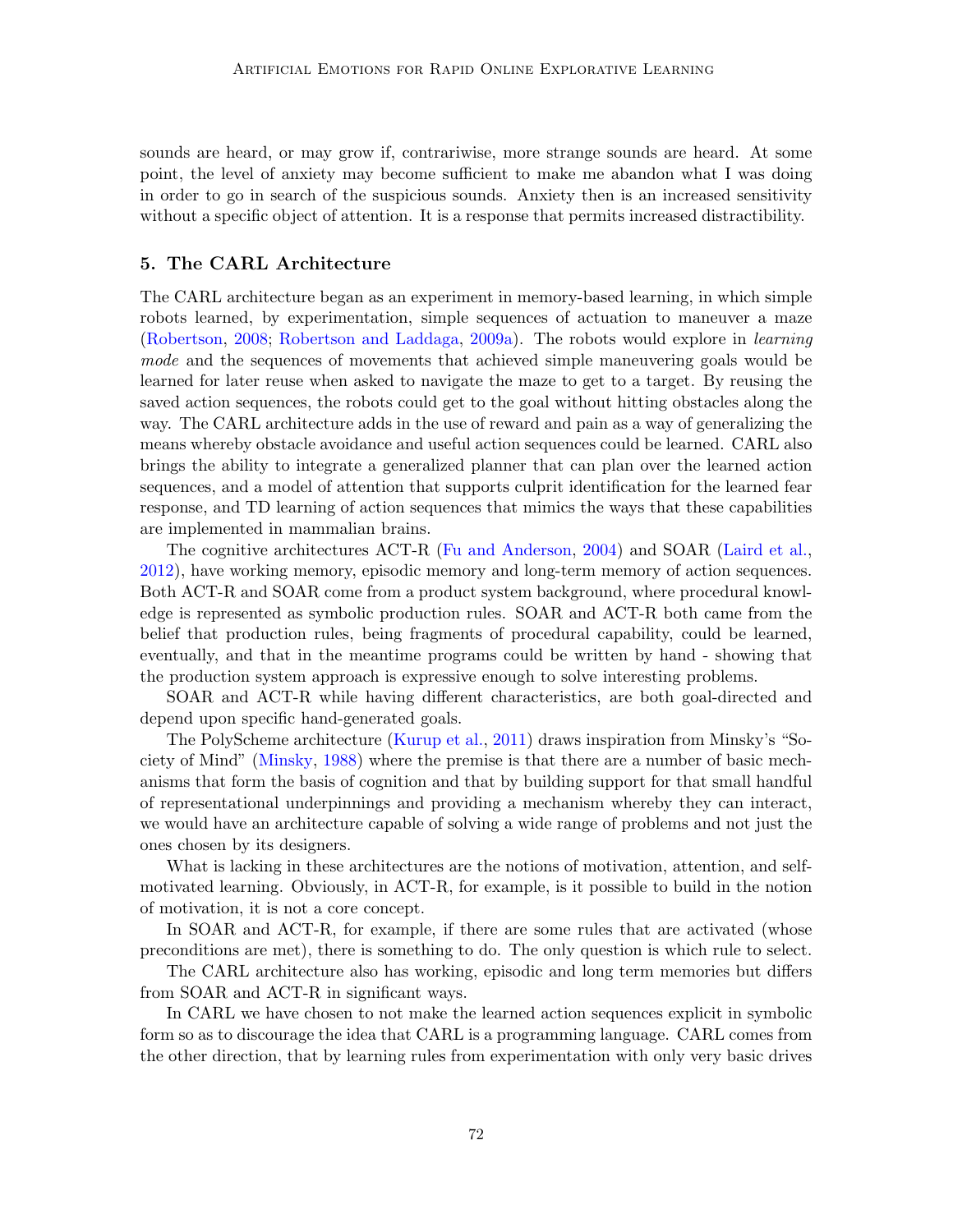and motivations, we may be able to demonstrate the emergence of interesting behavior and, one day, intelligent behavior.

Not having a fixed syntax for procedures makes it easier to extend the representation. Our goal was never to handwrite procedures, but rather to learn them. Thanks to architectures, such as those described above, we don't need to prove that complex problems can be solved with these kinds of architectures. Instead, we want to explore learned emergent behaviors that are not programmed in by hand.

CARL has the simple built-in goals to avoid danger and to maintain health. We can give rewards to aid in simulating experiments with animals. Through numerous parameters that control levels of motivation and activation, we car experiment to find parameter settings that best allow interesting behaviors to emerge. Unlike ACT-R and SOAR, in CARL, it is not a given that there is always something to do, or a problem to be solved. If a charger is nearby the charge action will be available and it will have learned to associate it with a charge reward. It will not necessarily result in the robot charging or doing anything else. if the charge level is high, for example, the motivation may not be high enough for the robot to take the effort to get a charge. There may be nothing that the robot is motivated to do and it will rest dormant until its battery becomes low enough to make getting a charge motivating.

Part of our learning involves a clustering algorithm [\(Robertson and Georgeon,](#page-19-14) [2020\)](#page-19-14) that operates in continuous real-time but which requires a slow cleanup process. For this, a sleep cycle is provided. Tiredness raises the bar for the level of motivation necessary in order to act.

Anything that a robot does expends energy and potentially puts it in danger. For CARL doing nothing is the norm. Where CARL differs the most from its predecessors is that it has mechanisms for *motivation*, *attention*, and *simple emotions*.



<span id="page-10-0"></span>Real world including the robot body

Figure 2: CARL Architecture Diagram

The CARL architecture is shown in Figure [2.](#page-10-0) The red arrows depict the affective pathways.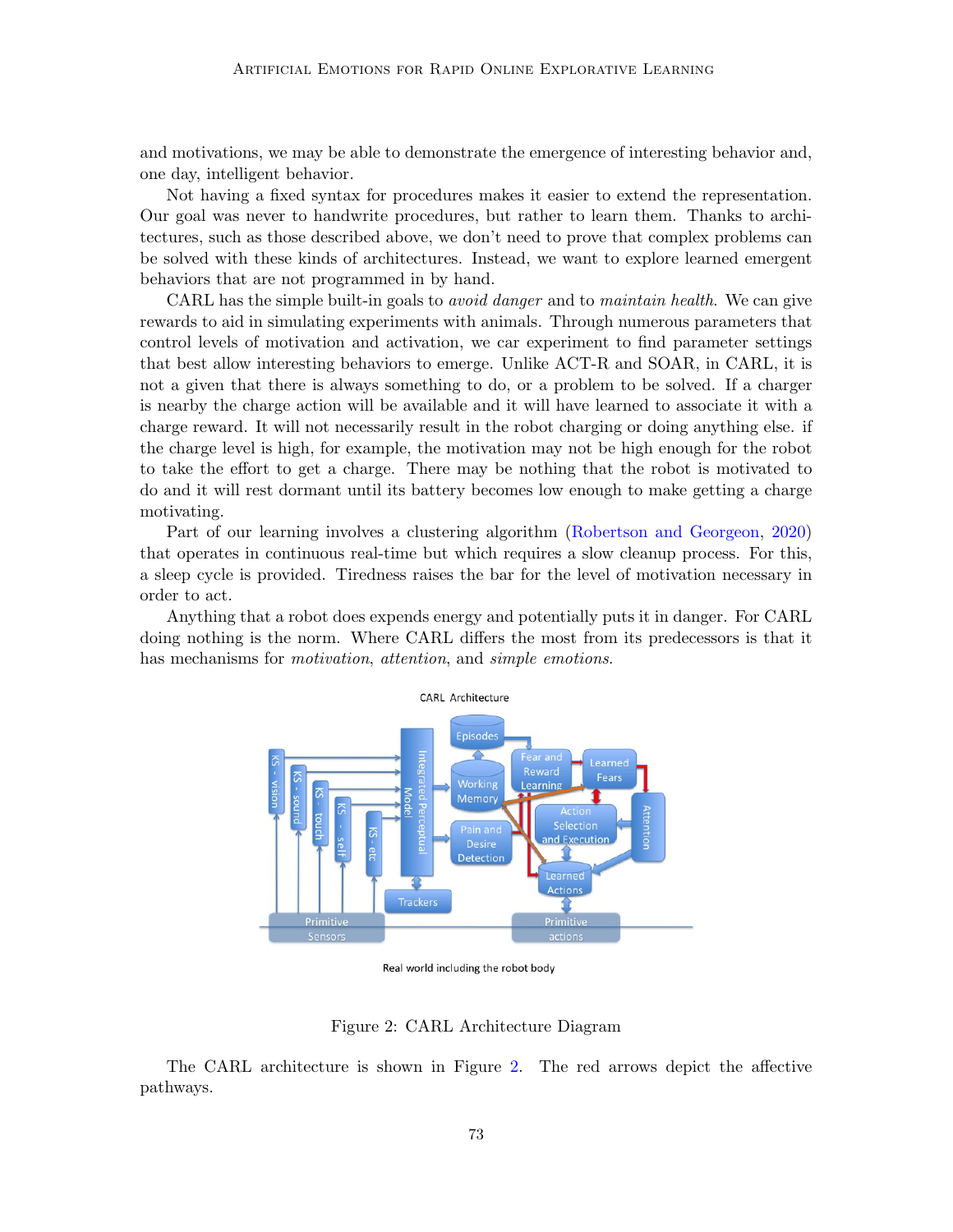Sensors have their own specific modules for interpreting the data from the sensors in order to contribute to an integrated perceptual model. Similarly, trackers provide specialized tracking of the sensed entities from one perception cycle to another. Two outputs are derived from the perceptual model: Updates to the working memory, and pain and desire detection.

"Pain" covers all emergency situations that, for a robot, may include exceeding certain parameters of accelerometers that might indicate free fall or joint angles being outside of desirable limits. For a robot, being knocked over is a likely form of emergency situation, resulting from an encounter with an aggressive or careless child or animal.

"Desire" concerns all non-emergency goals both low level, such as that the battery level remains above 15%, and high-level goals, such as "(go-to location-x)". When the battery is close to the cut off level, getting a charge will be rewarded according to the amount of the charge obtained, so as the battery level runs low, the available reward will be higher and at some point, the "desire" to recharge the battery will overwhelm the attention being given to the foreground task.

### 5.1. Episodic Memory

Episodic memory is key to driving unsupervised learning from both emergency situations and from rewarded situations. In both cases, the pain or reward refers to something that occurred in the recent past. The "Episodes" database contains a parameter-adjustable history of the last " $n$ " perception cycles with links back to the raw perceptual data. These episodic entries are used to 1. extract images of the culprit which may be used to learn a fear response to the cause of the emergency, and 2. extract the sequence of actions leading to a reward. An extracted sequence of images of an approaching aggressor can be used to automatically train a CNN recognizer for the aggressor that will be used later as a trigger for a learned fear response. The extracted sequence of actions leading to rewards are stored in the "Learned Actions" memory where the reward assignment and its use in action selection is learned using TD learning.

#### 5.2. Learning fear from dangerous situations

When an emergency situation occurs, the robot has several things that it must do, not necessarily sequentially in this order: 1. recover from the emergency, 2. defend against the cause, and 3. learn the cause in order to avoid a recurrence. The activity that caused the problem necessarily occurred in the recent past. The episodic memory exists to allow the recent past to be searched in order to *learn* from the situation. There are a lot of situations that a robot can encounter that lead it into a dangerous situation, some involve encounters with active external agents, others involve the real world and the physical nature of the robot itself. Each time the robot finds itself in such a situation, it represents a learning opportunity to reduce the chances of future reoccurrences.

A battery that has discharged to a dangerous level has undoubtedly dropped below the desired threshold and has failed to be recharged in time to avoid a critical situation. The culprit is the robot itself and the problem is failing to attend to the low battery situation early enough. By searching back through the Episodes, the point at which the search for power was initiated can be found. It was not soon enough. The planner can be invoked to determine how much battery is used in finding a charge, and a fear of running out of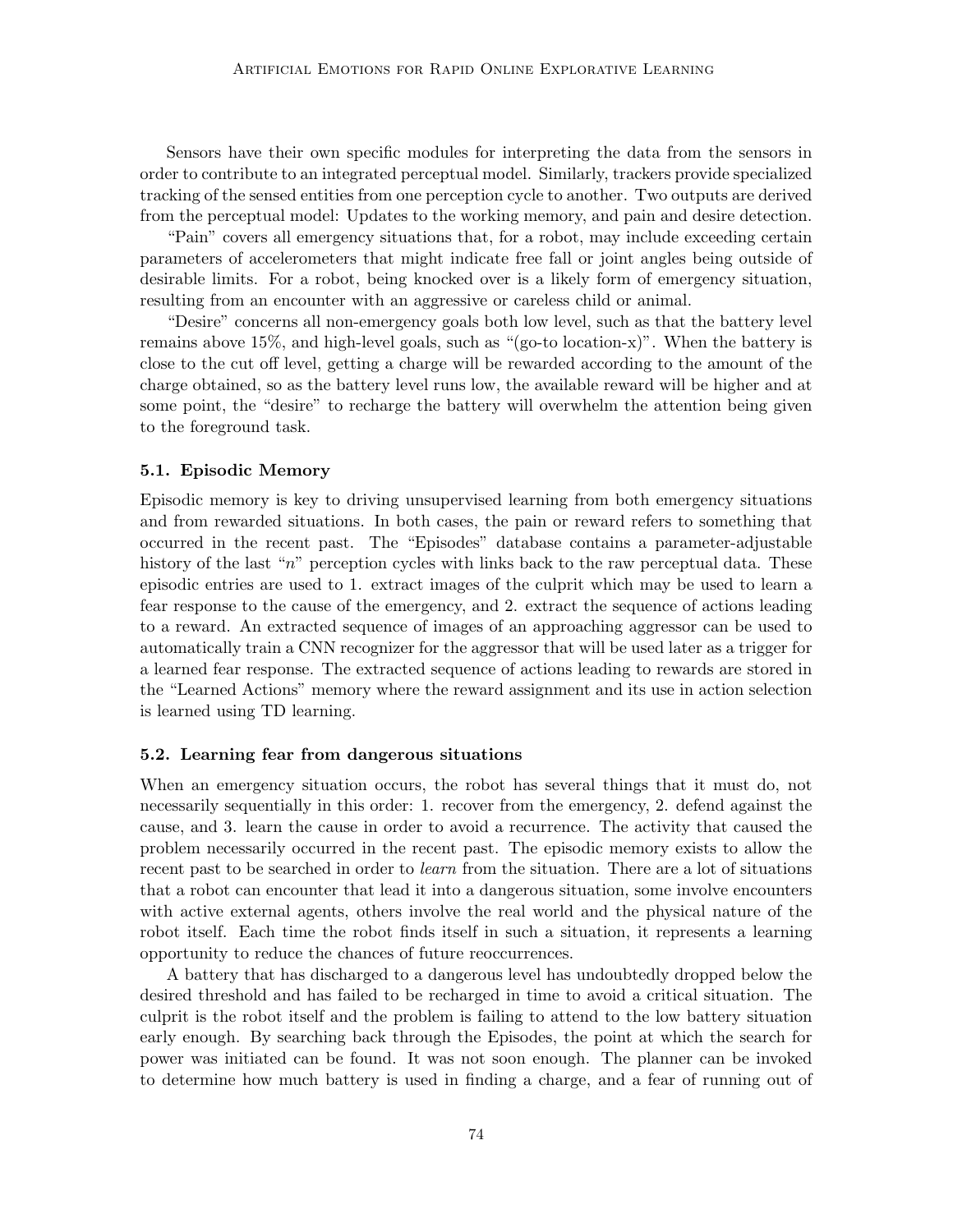power can be established at the minimum level that would obtain a charge before hitting the desired minimum battery level. Establishing the fear will invoke a fear reaction whenever the battery level approaches that point. The fear response will divert attention to the battery and the process of getting a charge will be given priority over the current task ensuring that the robot will seek a charge before getting to a point where it would drop below the desired minimum. Recovery in this case is to plan a route to a charger within the remaining battery power, or to stabilize the robot for a safe shutdown.

If the robot watches an angry dog approach and subsequently attack, and assuming that the dog was correctly identified as the culprit, images of the charging dog can be extracted from the episodes database, that proceeded the attack thereby building a training set for learning the fear response. Furthermore, if the learning includes other modalities, such as sound and facial expression, like the showing of teeth, and tail position, the robot can learn to recognize an aggressive dog approaching to attack.

The immediate result of an emotional response provides supervision for the learning of responses depending on the outcome. A successful outcome generates a reward that will reinforce the learning of the successful response, whereas a failure of the automatic response may lead to the future selection of a competing learned response. All of these learned responses are learned within the *context* existing at the time that the emotion is evoked. Thus different learned responses can be learned for different contexts.

Context learning is therefore an important part of what is learned. Context is learned continuously and automatically in CARL through two coupled mechanisms, one involving deep learning [\(LeCun et al.,](#page-19-0) [2015\)](#page-19-0) and the other involving clustering (?). Context learning is a crucial capability of CARL.

"Fear Learning" starts from the "Pain Detection" and entails the determination of the probable culprit in order to extract training data from the episodic memory in the time period leading up to the emergency. From this, learned fear responses are established for rapid detection of possible dangers. The learned fears are checked for continuously, from the integrated perceptual model, and when detected, attention is forcibly directed to the danger, and a learned or innate danger action is triggered.

#### 5.2.1. Diagnosing the Culprit

Diagnosing the cause for an effect is essential for learning, especially to avoid dangerous situations. It is a difficult problem because the approach in  $TD(\lambda)$  learns too slowly for something that could cause death. Natural systems often incorrectly identify causes, but having an irrational fear of something is generally better than not having fear of something that could kill you.

The CARL architecture offers a low-level simple algorithm for cause identification based on temporal and physical proximity, which may be overridden by higher-level understanding. Diagnosis of the cause serves two purposes, the possibility of an immediate physical response, and the learning of a danger. In both cases, higher-level control can override the original diagnosis.

The nature of the sustained pain or wound can guide the diagnosis. Objects close to the pain are more likely to be the cause than ones more distant. The simultaneous emission of a frightening sound by the object, such as a growl, or snarl, increases the likelihood of the object being the culprit. Animate objects are more likely to inflict pain than inanimate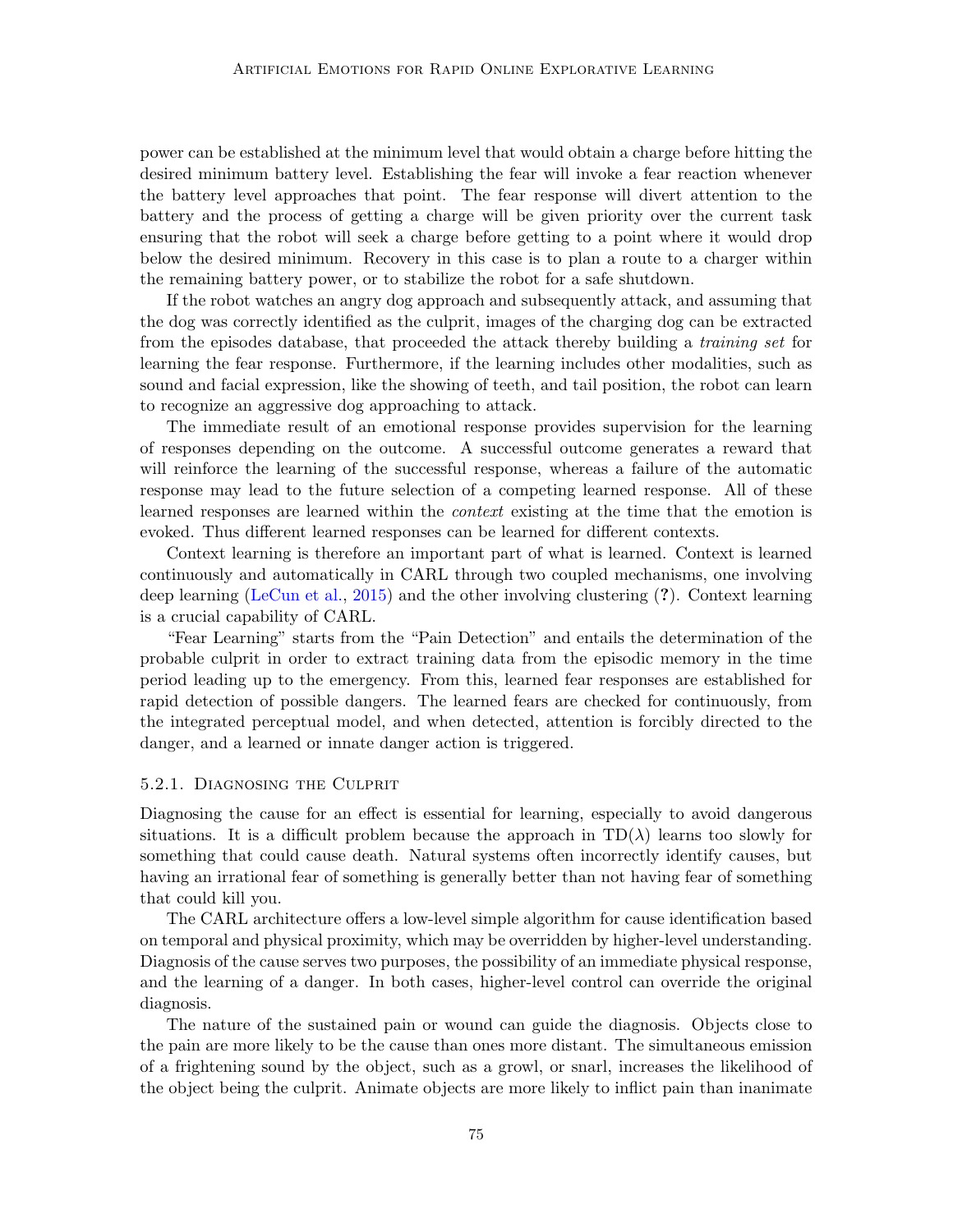objects. Objects that are known to be dangerous are more likely to be the culprit than those that are known to be safe. Unknown objects fall between these two known cases. The diagnosis uses a Bayesian approach with defaults for unknown objects that are either animate or inanimate.

The approach is to use initially seeded probabilities, that are considered to be innately encoded and which can be updated by learning over the life of the robot for probabilities of being potential causes of pain. These include animate versus inanimate objects and distance from the point of pain. Finally, higher-level reasoning can override the low-level diagnosis. If a dog is beside you when you are shot in the leg by a sniper on a rooftop out of sight, the dog may be the first candidate for the cause of pain, but higher-level reasoning can override that diagnosis. This notion of overriding base level reasoning by the prefrontal cortex, in biological brains, is well established. The initial impulse may be to kick the dog, but before that can happen, and certainly before the dog is learned as an object of fear, higher-level reasoning about being shot can prevent harm coming to the dog as well as learning an unnecessary aversion to the dog. Higher-level reasoning will be addressed in a follow-up article.

#### 5.3. Learning Reward

A sequence of actions can be considered a finite-state Markov Decision Process (MDP) and in order to attribute the reward and hence learn the expected reward of selecting the sequence we estimate the state value function under a policy  $\pi$ . Let  $\omega^{\pi}$  denote the state value function of the MDP with states  $(s_t)_{t\in\mathbb{N}}$ , rewards  $(r_t)_{t\in\mathbb{N}}$  and discount rate  $\gamma$  under the policy  $\pi$ .

This can be computed incrementally using the  $TD(\lambda)$  algorithm:

If  $\omega$  is a vector of weights for the states of the model, the learning achieved after each sequence of actions,  $\Delta \omega_t$  is an increment to  $\omega$  applied at time t.

$$
\Delta \omega_t = \alpha (P_{t+1} - P_t) \sum_{k=1}^t \lambda^{t-k} \nabla_\omega P_k \tag{1}
$$

# 5.4. Perceive Act Cycle

In the CARL architecture, the processing of the observations is performed in two stages corresponding to the alpha cycle: identify, and classify. The identifying step involves trying to identify the cause of the event. It might identify the approaching object as a family pet dog, or as an unknown dog. The sound and motion of a metronome may together identify the source of these two synchronized events as an operating metronome.

The classifying step assigns a level of importance to all identified events. This importance level is a first estimate of whether the robot should act upon the event or simply note it (in working memory). This continuous scale of importance can be loosely described as (1) "safe", the event can probably be ignored. (2) "dangerous", the event should be allowed to distract the current activity, and (3) "uncertain", it may be advisable to pay attention to the event in case it turns out to be dangerous.

The Action Selection and Execution module determines what actions take place during the "Act" part of the perceive/act cycle. During the perceive part of the cycle, the sensors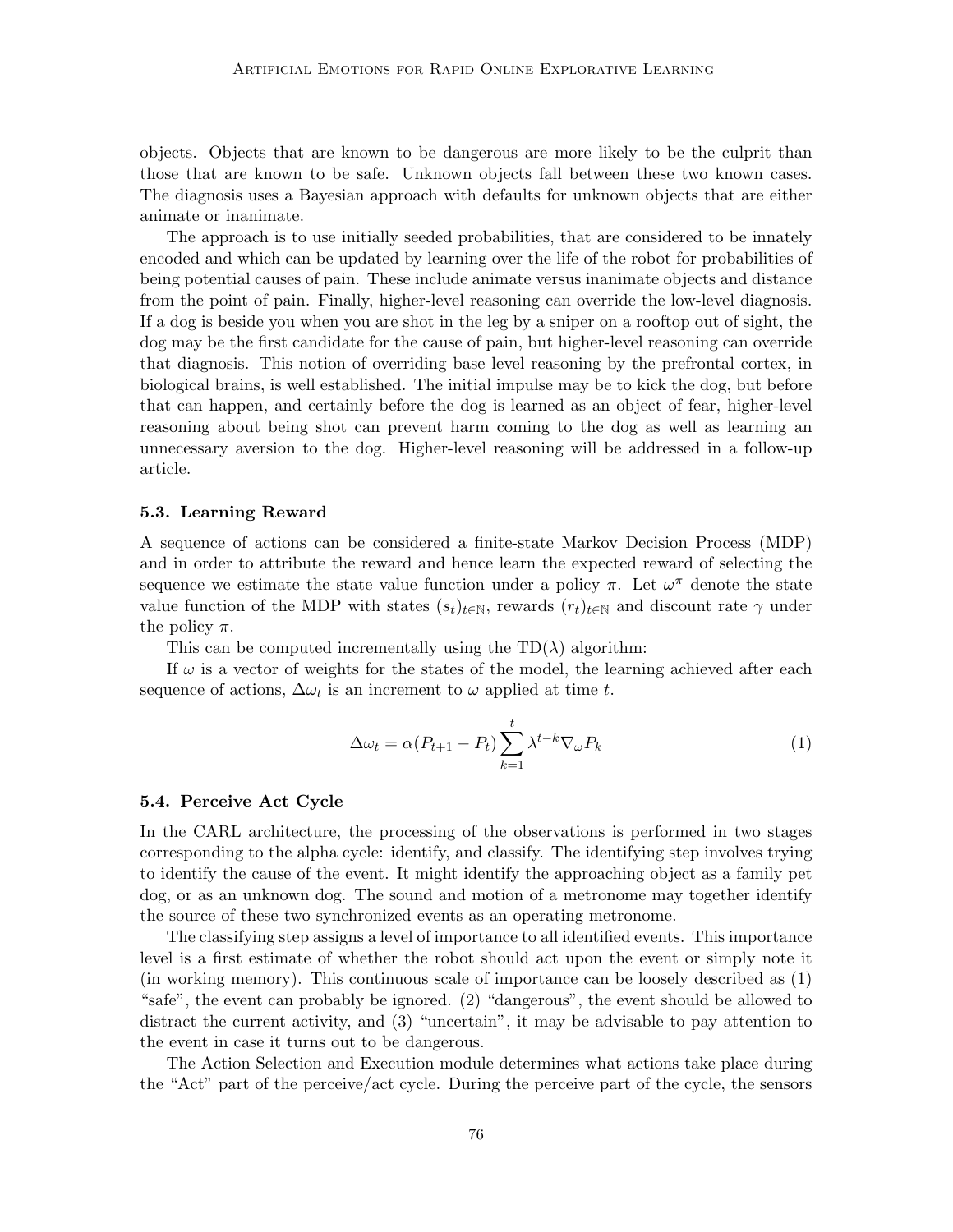are sampled and the working memory is updated to indicate what has been identified after the noise has been removed and after trackers have integrated the current data into the prior knowledge. For example, the video input runs an object classifier CNN over the latest video frame, it matches up the objects with the prior frame, and for each object, the new position is matched up with its predicted position. The trackers include banks of Kalman filters [\(Kalman,](#page-18-10) [1960;](#page-18-10) [Robertson and Laddaga,](#page-19-15) [2009b\)](#page-19-15) that determine where the object is expected to be. If the object is not close to where it is expected to be, this produces a high salience score for the object. If the object has changed state, for example, every object has several Kalman filters associated with it, each with different system equations, one of which is for free fall. If the object is dropped, the Kalman filter representing free fall in the filter bank will indicate that the object has changed state and that it has been dropped. Similarly, if the object comes to rest or assumes the motion model of one of the hands, this will register that the object has been picked up, or put down. Any change in the state of a tracked object increases its salience score. An object that is relevant to the ongoing activity has a higher salience than an object that is in the background but not participating in the task.

The high-level mission determines the primary objective of the robot. If there is no mission underway, the level of attention is low and any change will have a salience sufficient to be paid attention to. In the course of the mission, certain objects that play a part in the mission will be attended to and the key objects that are expected to change state next in the mission will have the highest attention.

All learned actions that are enabled by the working memory, which is to say that there are bindings for the objects of those actions in the working memory, will be enabled. The actions are rank-ordered based on the attention paid to them and the calculated reward is based on TD Learning will decide which action is chosen to run in the act cycle. A fear response that occurs during the mission will cause the object of the fear to assume high salience by setting the attention to attend to the object of fear instead of what the ongoing task was paying attention to. When that happens, the fear response action will be enabled and will be selected. In this article, we have not described the mission model, but the high-level reasoning part of the system dictates what should be attended to and what objects are expected to change state.

An anxiety level is constantly computed by comparing the context with learned contexts. If the state that we are in falls within a well-defined context that we have learned about, we may be aware of dangers in that context, specific things to watch out for, or the contexts may be considered safe, until such time as we learn otherwise. Being in a known context can heighten awareness of dangers that may be found when in that context. That is increased sensitivity, while in that context to learned fear. If we find ourselves in a context that is unfamiliar, it is here that anxiety plays its role. It is not fear of a particular danger, but rather a sense that we are in unknown territory and that we should allow ourselves to be distracted by anything that might indicate danger.

Contexts are continually calculated and contexts that are familiar and for which fear situations have never been encountered yield a very low anxiety level which enables the level of attention to be high. This results in largely ignoring the background events that are not fear events. Familiar contexts that sometimes have fear events yield a higher level of anxiety, as do unfamiliar contexts. Higher anxiety lowers the level of attention applied, so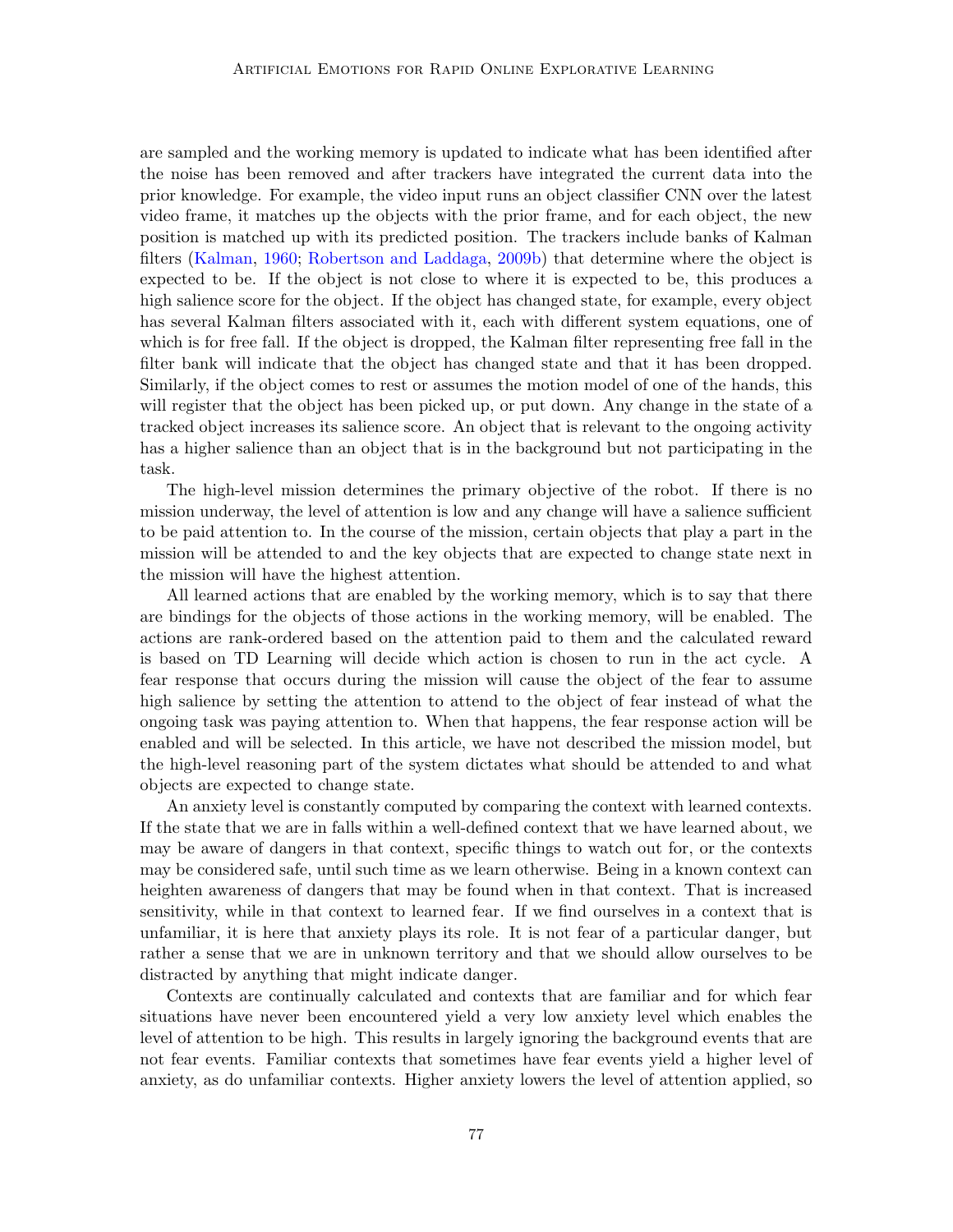whereas the attended objects will still rise above the background, a high saliency event in the background, such as an irrelevant object being dropped, or a background object changes its trajectory to be towards the robot, the high saliency will cause it to rise up to a level, where actions associated with those objects will be selectable for execution. Higher anxiety therefore yields greater distraction from the primary task than lower anxiety.

## 5.5. Saliency and Novelty

Saliency is calculated using methods that are sensor-specific and usually work in conjunction with the trackers.

Given an observation consisting of interior and exterior sensory inputs, what is worthy of further attention beyond simply remembering the state? One approach is to measure saliency in terms of local spatial entropy [\(Gilles,](#page-18-11) [1998;](#page-18-11) [Kadir and Brady,](#page-18-12) [2001\)](#page-18-12) or change over time. More generally, model prediction violation [\(Brown and Friston,](#page-17-3) [2013\)](#page-17-3). A metronome in the visual scene is salient until its periodicity is modeled after which it ceases to represent a prediction violation, but if the frequency of the metronome suddenly changes, or if it stops, the prediction failure is salient. How much attention should be paid to the metronome? That depends upon a number of factors, some learned and some innate: (1) Is the object of attention dangerous? If so, the sudden prediction violation might merit distracting the current task. (2) If the person is anxious, the prediction violation is more likely to be distracting. (3) If the subject has been primed to expect a change in the metronome, it will be treated as important although not strictly distracting, since it is the anticipated event.

A salient event can come from any sensory modality, including: (1) movement detected in the visual field either towards or away from the viewer, (2) a change in color in the visual field, (3) a change in smell, (4) a change in sound, (5) a haptic change, (6) a change in body position, joint positions, and so on. Salient events can occur concurrently in a variety of modalities such as the visual appearance of the dog and the pain of the bite that it is inflicting. Additionally, all events occur in a context that may weigh the relevance of the salient event. Being in a safe location surrounded by a pet, well known to be friendly would assign less importance to a dog that approaches us than a similar dog in an unknown environment.

#### 5.5.1. Focusing Attention:

Control of attention based on context is also essential. When performing a task, we may want to prime for expected outcomes while paying less attention to other distracters. But one wants to respond to danger signs so that work on a task can be temporarily abandoned in order to respond to a threat. If we are already responding to an established threat, we may want to reduce attention to other distracters, such as animals would do for pain, hunger, and thirst. Escaping danger is more important than attending to the pain of a scratch or cut that occurs during flight.

Default attentional responses can be the result of innate values which can be refined by learning. In biological systems, these parameters are often implemented as chemical markers and hormones that affect behavior but in our robot architecture, these parameter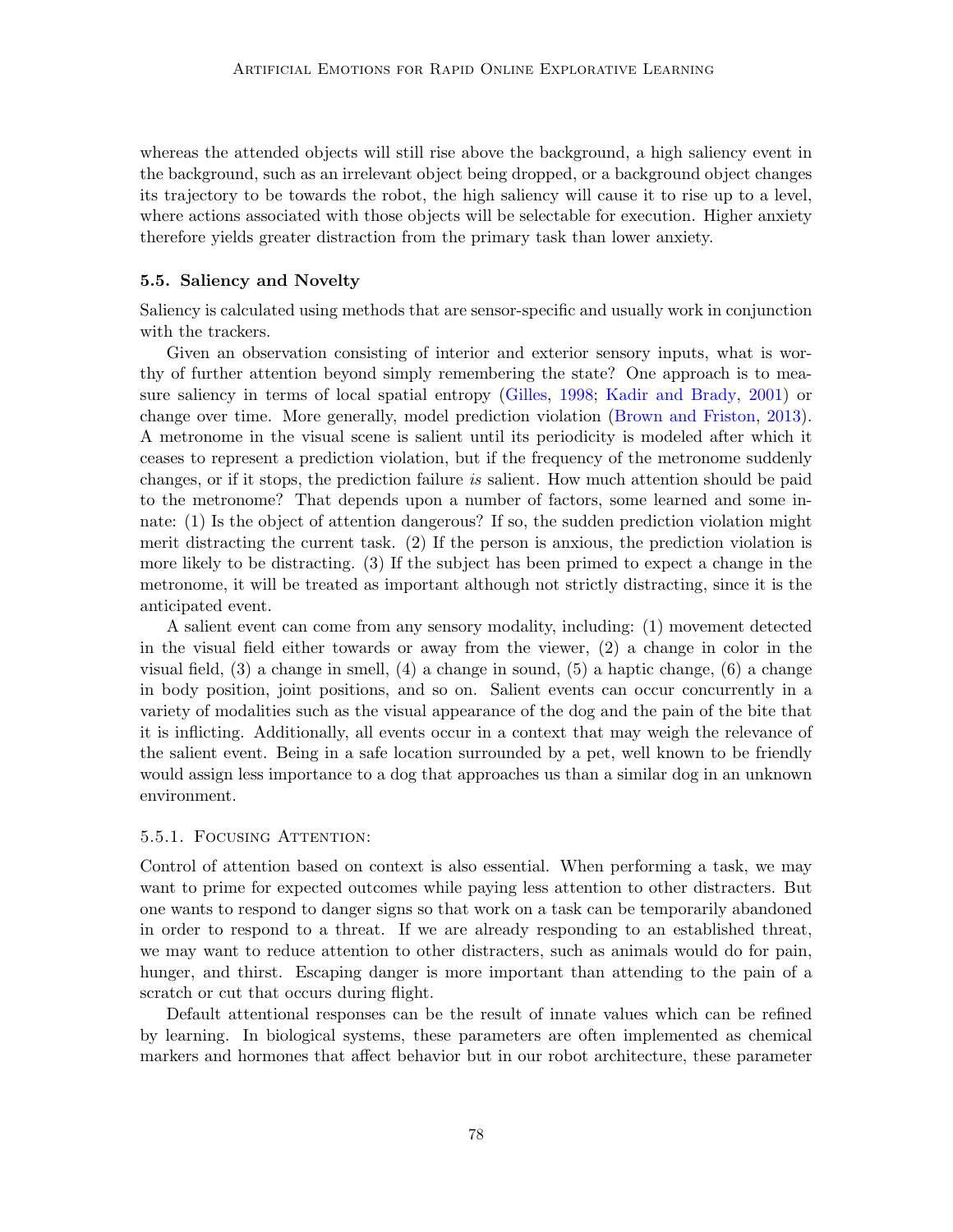values can be represented directly and be observable directly as part of the robot state in the same way that joint angles are. They thus become part of the robot state vector.

Beyond the triggering of learned responses and the associated learning mechanisms associated with the improvement of future responses within contexts, emotions serve as mechanisms for focusing or reducing focus of attention.

To learn that a threat should be learned so as to evoke a fear response in the future, it is necessary to identify the correct culprit. Imagine that I feel a pain in my foot as the result of a dog bite, I should learn that the dog in question is dangerous and thus learn a fear response to that dog. Let's say that prior to the bite, the dog was running toward me and ultimately bit my leg.

The dog, followed by physical contact, followed by a bite, supports identification of the culprit. If there is a picture hanging on the wall when the dog bites me, is the picture the culprit, or is it the dog, or both? We want to be able to learn from a single instance but also from a history of examples. It is reasonable for innate mechanisms to contribute to the diagnosis and for learning by experience to provide for a better diagnosis of culpability.

We know that certain animals can invoke a fear response innately, for example, certain people exhibit an innate fear response to snakes and/or spiders. More generally, animate objects are more likely to bite than inanimate ones like pictures on a wall. In identifying the probability of an object being the culprit, prior, possibly innate probabilities play an important role.

Locality is another useful rule of thumb. When pain is detected, say, on a foot, and upon looking down at the foot we observe a wasp at the site of the pain, and we have prior knowledge that wasps are capable of producing painful strings, we may conclude that the wasp is responsible for the pain especially if the pain is compatible with what is known about wasp stings.

If we stand on a thumbtack and look down to see a wasp on our foot, we may incorrectly associate the pain with a wasp sting. Such culprit identification failures can occur. Similarly, food poisoning can be associated with the wrong food based on temporal locality. These learned fears can be very powerful and be essentially indelible, so misidentification of the culprit is to be proscribed.

A dog that approaches with a wagging tail and a friendly disposition is probably not a danger, whereas an angry looking animal that approached equally rapidly while growling is likely to be a danger. A learned fear response based on a single example is useful because if we are lucky enough to survive one such attack, we may not be so lucky the next time and we want to learn to avoid it the next time.

Outside of innate prejudices, there are many learned things that can help with single-shot learned fear. Animals often exhibit aggression by an emotional; response that involves an angry sound: a growl is a dog, hissing, in some animals, a squawk in a bird, just as humans can produce an angry face. These kinds of responses can be either innate or learned or a combination thereof.

# <span id="page-16-0"></span>6. Conclusions

The CARL architecture builds upon prior experiments involving learning and reusing previously successful sequences of actions. It adds a mechanism for learning the use of these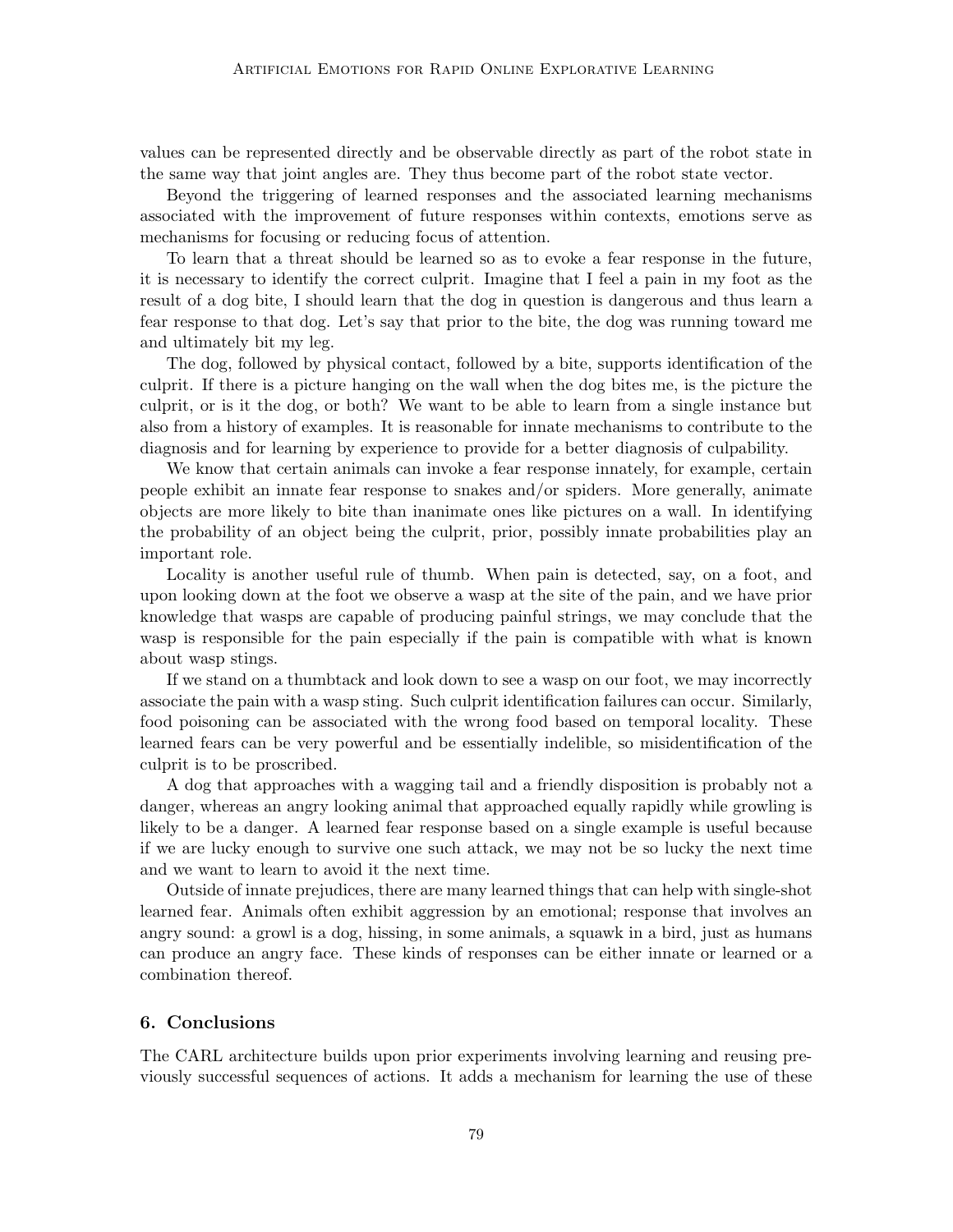action sequences using TD learning, which resembles reward processing in the mammalian brain and which permits us to perform experiments involving learned behavior with rewards.

The focus on fear and reward-based learning allows for experimentation with unsupervised learning in robots.

CARL provides an architecture in which unsupervised learning can take place during the normal operation of the robot. Emphasis is placed on learning automated responses based on memorizing previously successful responses in equivalent situations and recognizing and learning to avoid dangers.

A, yet to be confirmed, prediction of this kind of automating reuse of learned contextdependent responses, is that it allows the high level planning problems to be easier.

Higher-level reasoning is provided using path planners, generative planners, and temporal planners, while specialized sensors can be plugged in for vision, LIDAR, speech, touch, and so on as knowledge sources (KS). All of whom can contribute to shared working memory.

The attention system provides allocation of computing power as would a traditional scheduler, but control can be taken away to deal with automated responses to threats. The collection of training data for deep learning occurs automatically during the normal operation of the robot and can be processed during a "sleep" cycle.

Unsupervised learning is used throughout the system but in this article, we have chosen to focus on: Fear, Reward, and Context, since they tell a coherent story about how the architecture orchestrates the collection of data for CNN training of fear objects, how TD learning calculates action sequence rewards, and howMDL clustering automatically learns contexts. These three forms of learning are the central features of the architecture. Learning is also used in establishing attentions levels and anxiety levels. In these cases, the intuition, is that if we are doing useful work, a mission, in the case of our testbed, tracking a repair operation, if we are in a familiar setting (context) and there are no fear components in play, we should allow the focus of attention on the key objects to the exclusion of the background irrelevant objects. If the context is less comfortable, (the context is less familiar, or if a potential danger has been detected in the background) we should allow sufficient distraction to avoid an unpleasant surprise. If the robot has a known fearful angry beast heading in its direction, it should forget the mission and execute the flight/fight action!

# References

- <span id="page-17-3"></span>Harriet Brown and Karl Friston. The functional anatomy of attention: a dcm study. Frontiers in Human Neuroscience, 7:784, 2013. ISSN 1662-5161. doi: 10.3389/fnhum.2013. 00784. URL <https://www.frontiersin.org/article/10.3389/fnhum.2013.00784>.
- <span id="page-17-1"></span>R.W. Byrne and A.E. Russon. Learning by imitation: A hierarchical approach. J. Behavioral and Brain Sciences, 6 No. 3, 1998.
- <span id="page-17-2"></span>Terence Chong. Ethnic identities and cultural capital: An ethnography of chinese opera in singapore. Identities, 13(2):283–307, 2006. doi: 10.1080/10702890600698702. URL <https://doi.org/10.1080/10702890600698702>.
- <span id="page-17-0"></span>A.R. Damásio. *Descartes' error: emotion, reason, and the human brain.* Quill, 1994. ISBN 9780380726479. URL <https://books.google.com/books?id=MocSdi6LXCkC>.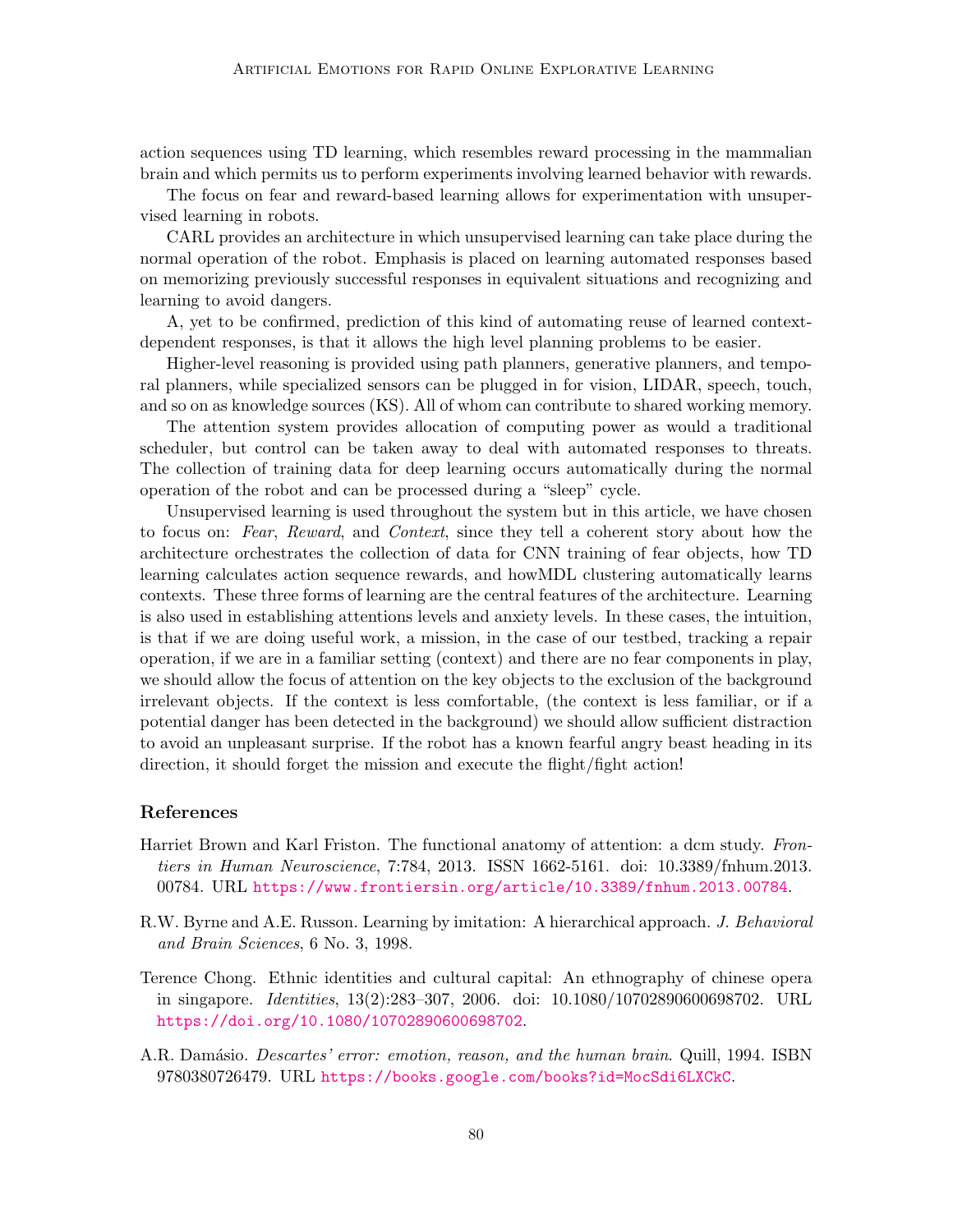- <span id="page-18-1"></span>Jeremy J. Day and Regina M. Carelli. The nucleus accumbens and pavlovian reward learning. The Neuroscientist, 13(2):148–159, 2007. doi: 10.1177/1073858406295854. URL <https://doi.org/10.1177/1073858406295854>. PMID: 17404375.
- <span id="page-18-0"></span>L. Faucher and C. Tappolet. Fear and the focus of attention. Consciousness  $\mathcal{B}$  Emotion, 3:2:105–144, 2002.
- <span id="page-18-7"></span>W. Fu and J.R. Anderson. Extending the computational abilities of the procedural learning mechanism in act-r. In Proceedings of the Annual Meeting of the Cognitive Science Society, 2004.
- <span id="page-18-4"></span>B. G. Galef. Imitation in animals: history, definition, and interpretation of data from the psychological laboratory. In T. R. Zentall and B. G. Galef, editors, Social Learning: Psychological and Biological Perspectives. Lawrence Erlbaum Associates, 1998.
- <span id="page-18-11"></span>S. Gilles. Robject Description Learning and Matching of Images. PhD thesis, University of Oxford, 1998.
- <span id="page-18-2"></span>Nathan M. Holmes and Justine Fam. How does dopamine release in the nucleus accumbens core relate to encoding of a pavlovian incentive stimulus? Journal of Neuroscience, 33 (25):10191–10192, 2013. ISSN 0270-6474. doi: 10.1523/JNEUROSCI.1543-13.2013. URL <http://www.jneurosci.org/content/33/25/10191>.
- <span id="page-18-12"></span>Timor Kadir and Michael Brady. Saliency, scale and image description. International Journal of Computer Vision, 45(2):83–105, Nov 2001. ISSN 1573-1405. doi: 10.1023/A: 1012460413855. URL <https://doi.org/10.1023/A:1012460413855>.
- <span id="page-18-10"></span>R.E. Kalman. A new approach to linear filtering and prediction problems. Transactions of the ASME, Journal of Basic Engineering, 82:34–45, 1960.
- <span id="page-18-3"></span>R. Keiflin and P.H. Janak. Dopamine prediction errors in reward learning and addiction: from theory to neural circuitry. j.neuron, pages 247–263, 2015.
- <span id="page-18-6"></span>Wolfgang Klimesch. Alpha-band oscillations, attention, and controlled access to stored information. Trends in Cognitive Sciences,  $16(12):606 - 617$ , 2012. ISSN 1364-6613. doi: https://doi.org/10.1016/j.tics.2012.10.007. URL [http://www.sciencedirect.com/](http://www.sciencedirect.com/science/article/pii/S1364661312002434) [science/article/pii/S1364661312002434](http://www.sciencedirect.com/science/article/pii/S1364661312002434).
- <span id="page-18-5"></span>Wolfgang Klimesch, Robert Fellinger, and Roman Freunberger. Alpha oscillations and early stages of visual encoding. Frontiers in Psychology, 2:118, 2011. ISSN 1664-1078. doi: 10.3389/fpsyg.2011.00118. URL [https://www.frontiersin.org/article/](https://www.frontiersin.org/article/10.3389/fpsyg.2011.00118) [10.3389/fpsyg.2011.00118](https://www.frontiersin.org/article/10.3389/fpsyg.2011.00118).
- <span id="page-18-9"></span>U. Kurup, P.G. Bignoli, J.R. Scally, and N.L. Cassimatis. An architectural framework for complex cognition. Cognitive Systems Researh, 12:281–292, 2011.
- <span id="page-18-8"></span>J.E. Laird, K.R. Kindade, S. Mohan, and J. XU. Cognitive robotics using the soar cognitive architecture. In Cognitive Robotics AAAI Technical Report WS-12-06, 2012.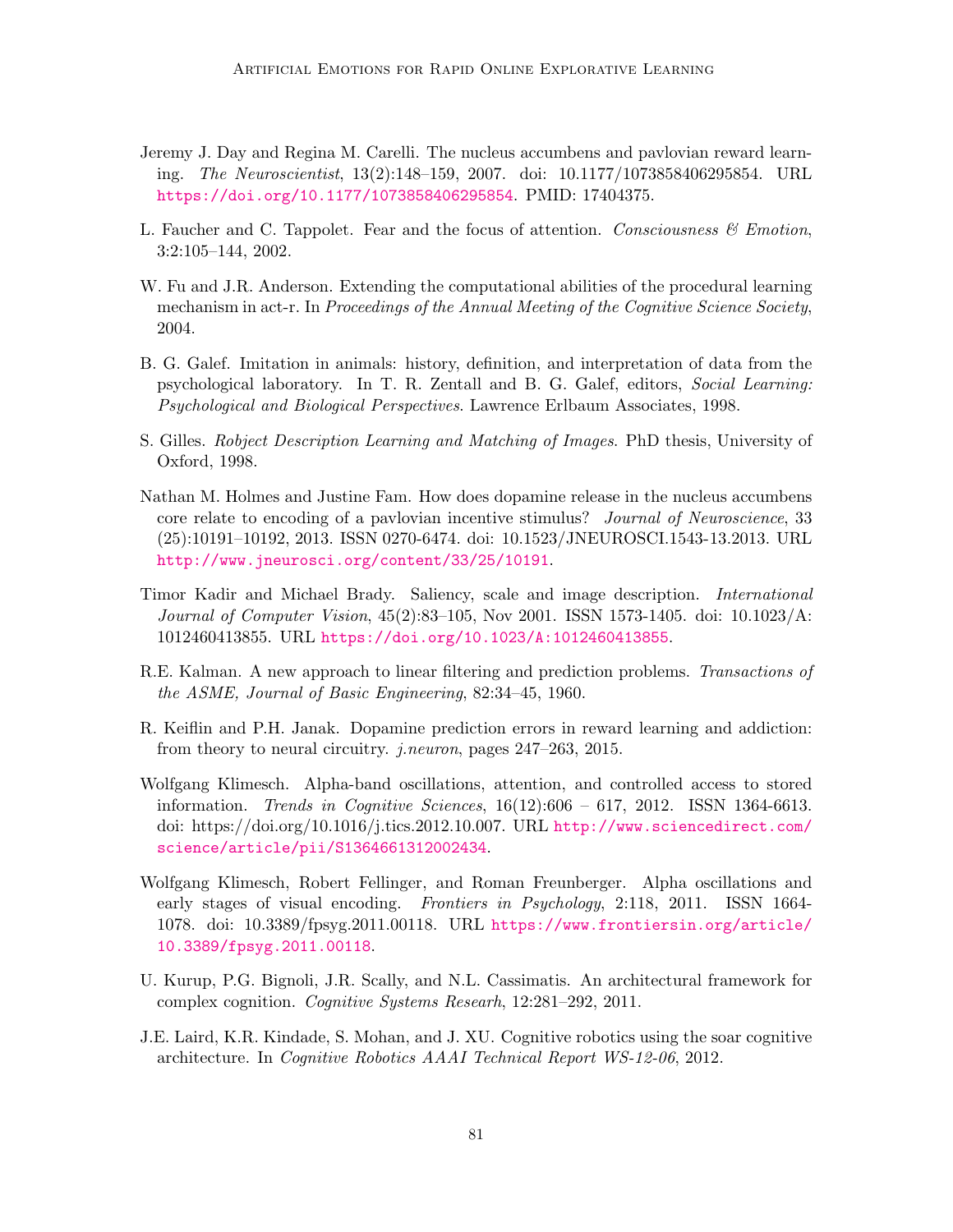- <span id="page-19-0"></span>Y. LeCun, Y. Bengio, and G. Hinton. Deep learning. Nature, 521:436–444, 2015. URL [http:](http://pages.cs.wisc.edu/~dyer/cs540/handouts/deep-learning-nature2015.pdf) [//pages.cs.wisc.edu/~dyer/cs540/handouts/deep-learning-nature2015.pdf](http://pages.cs.wisc.edu/~dyer/cs540/handouts/deep-learning-nature2015.pdf).
- <span id="page-19-8"></span>G. R. Mangun, editor. Neuroscience of Attention: Attentional Control and Selection. Oxford University Press, 2012. ISBN 0195334361.
- <span id="page-19-9"></span>Nancy Martin. Programming expert systems in ops5 - an introduction to rule-based programming(1). In *Int. CMG Conference*, 1985.
- <span id="page-19-5"></span>M.J. Mataric and M. Pomplun. Fixation behavior in observation and imitation of human movement. Cognitive Brain Research, 7 No. 2:191–202, 1998.
- <span id="page-19-13"></span>Marvin Minsky. Society of mind. Simon and Schuster, 1988.
- <span id="page-19-6"></span>B. C. Moberg. Football play scripts: A potential pitfall for federal copyright law? 14 Marq. Sports L. Rev. 525, 2004. URL [http://scholarship.law.marquette.edu/sportslaw/](http://scholarship.law.marquette.edu/sportslaw/vol14/iss2/9) [vol14/iss2/9](http://scholarship.law.marquette.edu/sportslaw/vol14/iss2/9).
- <span id="page-19-10"></span>A. Newell. Methaphors for Mind, Theores of Mind: Should the Humanities Mind? Intellect Ltd, 1992. ISBN ISBN-10: 0893917931.
- <span id="page-19-11"></span>P. Robertson. Memory-based simultaneous learning of motor, perceptual, and navigation skills. In Workshop on Machine Learning IROS 2008, 2008.
- <span id="page-19-14"></span>P. Robertson and O. Georgeon. Continuous learning of action and state spaces (class). In Proceedings of Machine Learning Research, volume 131, pages 15–31, 2020.
- <span id="page-19-12"></span>P. Robertson and R. Laddaga. A biologically inspired spatial computer that learns to see and act. In Spatial Computing Workshop, SASO 2009, San Francisco, 2009a.
- <span id="page-19-15"></span>P. Robertson and R. Laddaga. Multi-hypothesis self-adaptive network metric tracking. In Workshop on Machine Learning Meta-Reasoning SASO 2009, 2009b.
- <span id="page-19-2"></span>Paul Robertson. Cart: Guiding a user performing a repair task using deep learning, active perception, and plan recognition. 2018. URL <https://youtu.be/4dzz3Q1r55s>.
- <span id="page-19-4"></span>W. Schultz, P Dayan, and PR. Montague. A neural substrate of prediction and reward. Science, 275(12):1593–1599, 1997.
- <span id="page-19-7"></span>Joshua Schuster. The Fable, the Moral, and the Animal: Reconsidering the Fable in Animal Studies with Marianne Moore's Elephants, pages 137–154. Palgrave Macmillan US, New York, 2014. ISBN 978-1-137-42865-3. doi: 10.1057/9781137428653 8. URL [https://](https://doi.org/10.1057/9781137428653_8) [doi.org/10.1057/9781137428653\\_8](https://doi.org/10.1057/9781137428653_8).
- <span id="page-19-1"></span>D. et. al. Silver. Mastering the game of go without human knowledge. Nature, 550:354–359, 2017.
- <span id="page-19-3"></span>Richard S. Sutton. Learning to predict by the methods of temporal differences. Machine Learning, 3(1):9–44, Aug 1988. ISSN 1573-0565. doi: 10.1007/BF00115009. URL [https:](https://doi.org/10.1007/BF00115009) [//doi.org/10.1007/BF00115009](https://doi.org/10.1007/BF00115009).